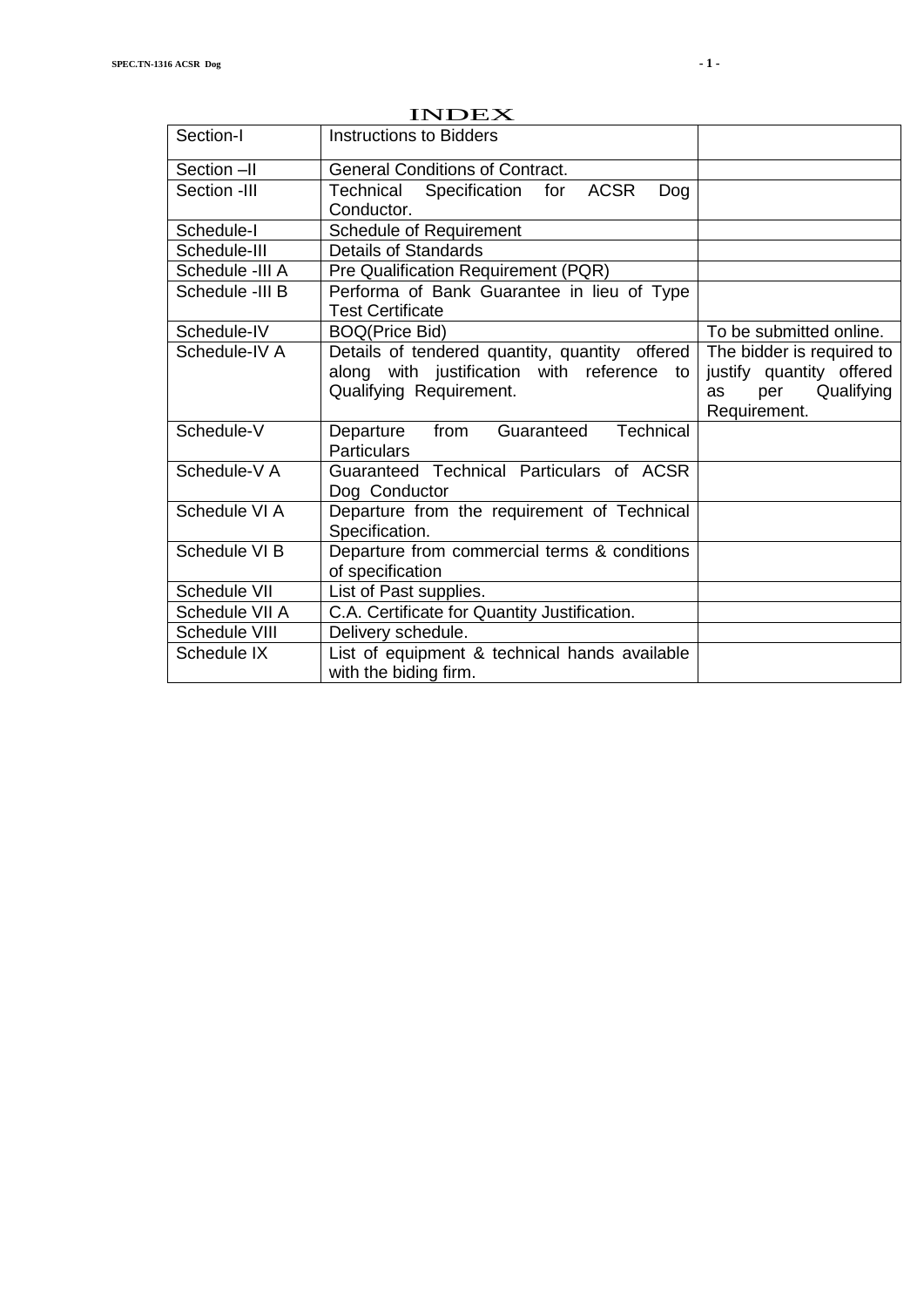#### **JODHPUR VIDYUT VITARAN NIGAM LIMITED (MATERIAL MANAGEMENT & CONTRACT) NEW POWER HOUSE, INDUSTRIAL AREA, JODHPUR -342003**

#### **TELEPHONE: 0291-2742223 TELE FAX: 0291-2746539**

---------------------------------------------------------------------------------------------------

#### **TENDER DOCUMENTS FOR PURCHASE OF ACSR DOG CONDUCTOR AGAINST SPECIFICATION NO. JdVVNL/SE(MM&C)/EIIAII/TN-1316**

| S.No. | Name of Item                                                              |  | <b>Quantity (Approx)</b>                                                      |
|-------|---------------------------------------------------------------------------|--|-------------------------------------------------------------------------------|
| 1     | <b>ACSR Dog Conductor</b>                                                 |  | 795 Kms.                                                                      |
|       | LAST DATE AND TIME FOR :<br>DOWNLOAD OF BID<br><b>DOCUMENT</b>            |  | 05.04.2017 UPTO 6:00 P.M.                                                     |
|       | LAST DATE AND TIME FOR :<br><b>SUBMISSION OF BID</b><br>DOCUMENT (Online) |  | 06.04.2017 UPTO 12:00 P.M.                                                    |
|       | DATE AND TIME OF<br><b>OPENING OF BID</b>                                 |  | 06.04.2017 AT 03:00 P.M.                                                      |
|       | EARNEST MONEY TO BE :<br><b>DEPOSITED</b>                                 |  | Rs.2,00,000/- (Rs. Two Lakhs)                                                 |
|       | <b>VENDOR REGISTRATION</b><br><b>CLASS</b>                                |  | Category "A / B "                                                             |
|       | <b>COST OF THE</b><br><b>SPECIFICATION</b>                                |  | RS.2,500.00 (non refundable)                                                  |
|       | <b>TENDER PROCESSING</b><br><b>FEE</b>                                    |  | RS.1000.00 (non refundable)                                                   |
|       | <b>VALIDITY</b>                                                           |  | <b>120 DAYS FROM THE NEXT</b><br>DATE OF OPENING OF<br>TECHNO-COMMERCIAL BID. |

**Note:-** The bidders, in their own interest are requested to read very carefully Section-I (Instruction to Bidders), Section-II (General Condition of Contract) & Section-III (Technical Specification) before filling the bid. The Bid documents can be downloaded from website of Jodhpur Discom [www.jdvvnl.com,](http://www.jdvvnl.com/) [http:eproc.rajasthan.gov.in](Specs%20Section-III%20.doc) & [www.sppp.rajasthan.gov.in](http://www.sppp.rajasthan.gov.in/) and can be uploaded on the website [http:eproc.rajasthan.gov.in.](file:\\192.168.16.65\sk%20bhati%20sir\d\S%20K%20Bhati%20c%20drive\ss\SKB\Bhati-08\TN-937%20Onwards%20(2013-14)\TN-943%2033%20KV%20Pin%20Insulator\Specs%20Section-III%20.doc) No hard copy of the bidding documents will be provided to the bidders through this office. In case of any discrepancy found in the bidding documents downloaded from the website and appended with the bid (as a bid document) and the original copy of such document available in the office of Superintending Engineer (MM&C), Jodhpur Discom, Jodhpur then the copy available with Superintending Engineer (MM&C), Jodhpur Discom, Jodhpur will be considered as final document for all purposes. The scheduled date and time to deposit the cost of Bid document, EMD or Valid Vendor Registration Certificate (if applicable) and furnishing of tender processing fee, be as stated / mentioned in published Notice Inviting Tender / tender document.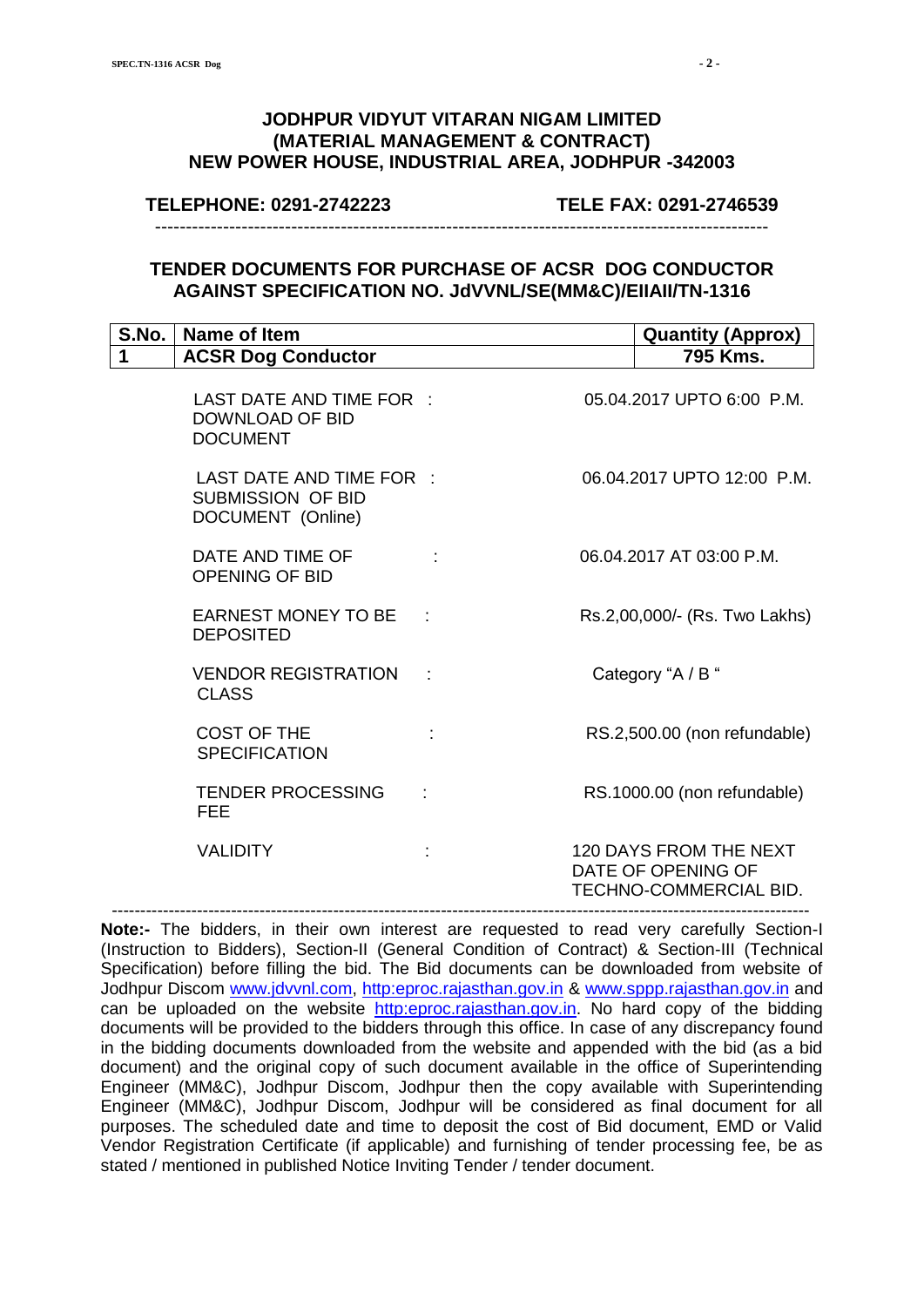# **SECTION-III --------------------**

# **TECHNICAL SPECIFICATION FOR ACSR DOG CONDUCTOR AGAINST TN-1316**

#### ---------------------------------------------------------------------------------------------------------------- **1. SCOPE**

1.1 This section provides for manufacture, testing before **dispatch, supply and delivery anywhere in the stores of JDVVNL** F.O.R Destination of Aluminum Conductor, Galvanized Steel reinforced (ACSR) for satisfactory operation in various lines and sub-stations. The conductor should conform to latest IS. The requirement of various type of Conductor shall be as per Schedule of Requirement Annexed with this Section at Schedule-I. It may be noted that the requirement indicated in the Schedule is tentative and may vary at the time of placement of order.

1.2 Aluminum Conductor with galvanized Steel re-enforcement shall be conforming to IS: 398(Pt.2)/1996 with latest amendments if any, supplied on non returnable strong wooden drums generally conforming to IS: 1778/1981 (Latest).

 **The bidders should be a manufacturer of offered Conductor. The Offers from sole selling agents / authorized dealer shall not be entertained. The firms (manufacturers) must posses valid ISI License for the offered Conductor. The technical bid of the bidders shall be considered for opening in absence of nonfurnishing of above required ISI License along with the bid. However, price bid of the responsive bidders shall only be opened if bidder furnishes above required ISI License up to the official working hours of one working day prior to the scheduled / notified date of opening of price bid, alongwith undertaking on NJS of Rs. 100.00 duly notorised that BIS License so furnished is valid till date and same has not been withdrawn / cancelled by Bureau of Indian Standard, failing which price bid of the bidder shall not be opened. The bids from trading firms shall not be considered.**

#### 2. **CLIMATIC CONDITIONS:**

| i) Peak ambient temperature<br>in shade.                                     | $50 \text{ deg}$ . $C$ |
|------------------------------------------------------------------------------|------------------------|
| ii) Maximum average ambient<br>temperature in a 24 hours period<br>in shade. | $40$ deg.C             |
| iii) Min. ambient air temperature in shade                                   | $(-)$ 5 deg.C          |
| iv) Maximum temperature attainable<br>by an object exposed to sun.           | $60 \text{ deg}$ . $C$ |
| v) Maximum relative humidity.                                                | 100%                   |
| vi) Average number of thunder<br>storm days per annum.                       | 40                     |
| vii) Average number of rainy days                                            | 100                    |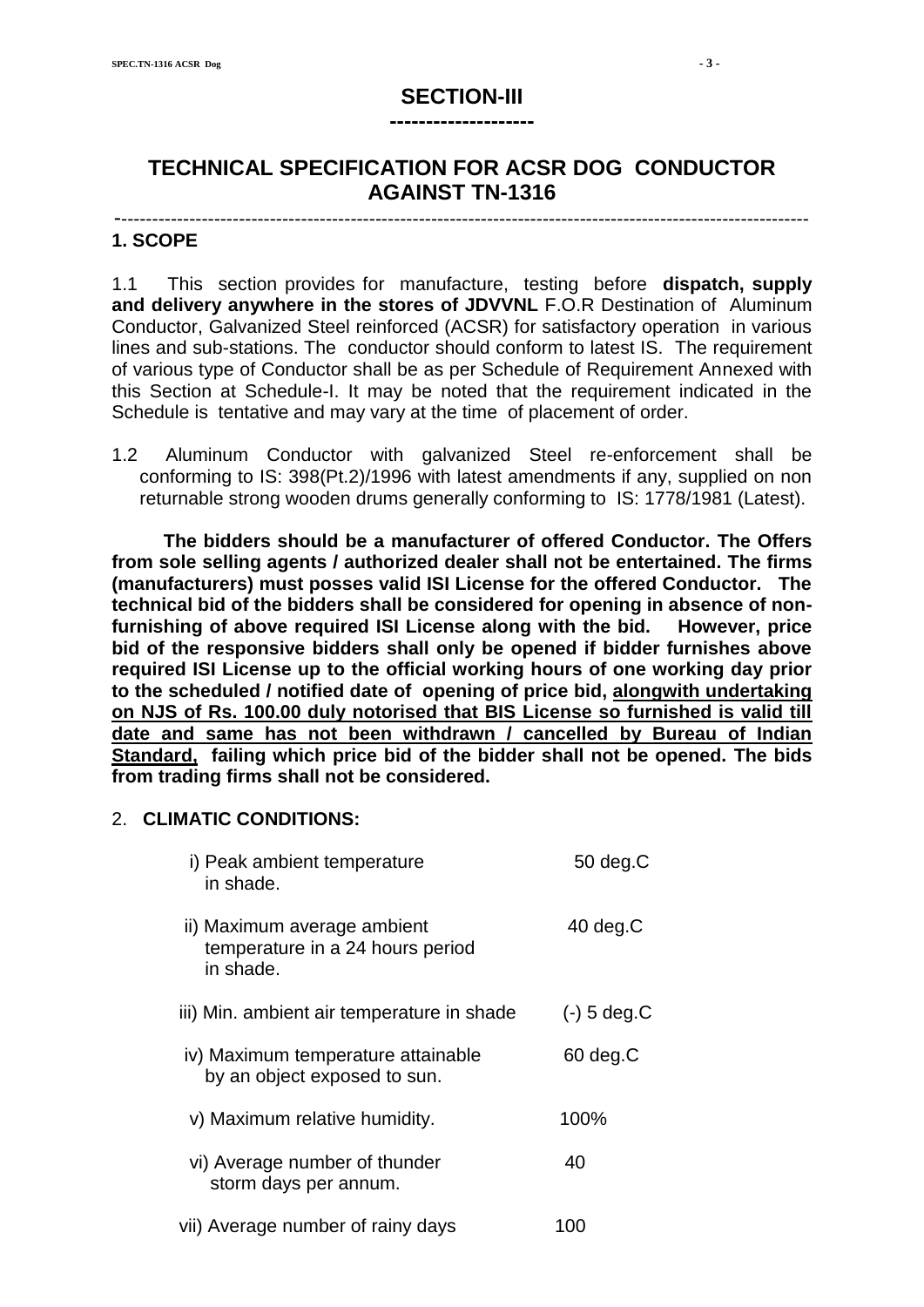per annum. viii) Average annual rainfall 10 to 100 cm ix) Number of months of tropical 4 months Monsoon conditions. x) Maximum wind pressure. 100 kg/ sq. mm.

xi) Altitude not exceeding 1000 M

#### 3. **GENERAL TECHNICAL REQUIREMENT OF ACSR DOG CONDUCTOR**:

 The technical particulars shall be furnished strictly in the Performa attached at Schedule-V-A of this specification. The specific values must be indicated against each column and no 'dash'. 'dot', 'blank' or as per IS word should be indicated in this schedule. The technical suitability shall be adjudged from the values furnished in the clause 3.2 "PRINCIPAL PARAMETERS".

 The ACSR conductor shall comply in all respect with IS: 398(Part.2)/1996 with latest amendment, if any from the date of its applicability. Any departure from the strandard be indicated in Schedule-III

#### 3.1 **MATERIAL**

 The material offered shall be of the best quality and workmanship. The conductor shall be constructed from hard drawn aluminum and galvanized steel wires which have the mechanical and electrical properties specified in Tables 1 & 2 of IS:398(Part.2)/1996 with latest amendment, if any, The Zinc coating on the galvanized steel wires may be applied in accordance with IS:4826/1979 with latest amendment if any. The EC Grade Aluminum rods for use in the manufacture of Aluminum Wires shall conform to IS:5484/1978 amended up to date. The zinc used for galvanizing shall be Electro type High Grade Zinc not less than 99.95 percent purity. It shall conform to and satisfy all the requirements of IS:209/1992 amended up to date. Galvanized Steel Wire should comply mechanical properties as per Table 2 of IS:398 (Part.2)/1996 amended up to date. The chemical composition is as per Annexure-C of IS:398 (Part.2)/1996 amended up to date.

#### 3.2 **PRINCIPAL PARAMETERS**:

The details of ACSR Dog conductor are tabulated below:-

| <b>PARTICULAR</b>                      | <b>ACSR DOG</b> |
|----------------------------------------|-----------------|
| Stranding and wire diameter (mm)<br>a) | 6/4.72 Al.      |
|                                        | 7/1.57 St.      |
| b) Number of strands                   |                 |
| <b>Central Steel wire</b>              |                 |
| Aluminum                               | 6               |
| c) Sectional area of Aluminum (Sq. mm) | 105             |
| d) Total Sectional area (Sq. mm)       | 118.5           |
| e) Overall diameter (mm) (Approx.)     | 14.15           |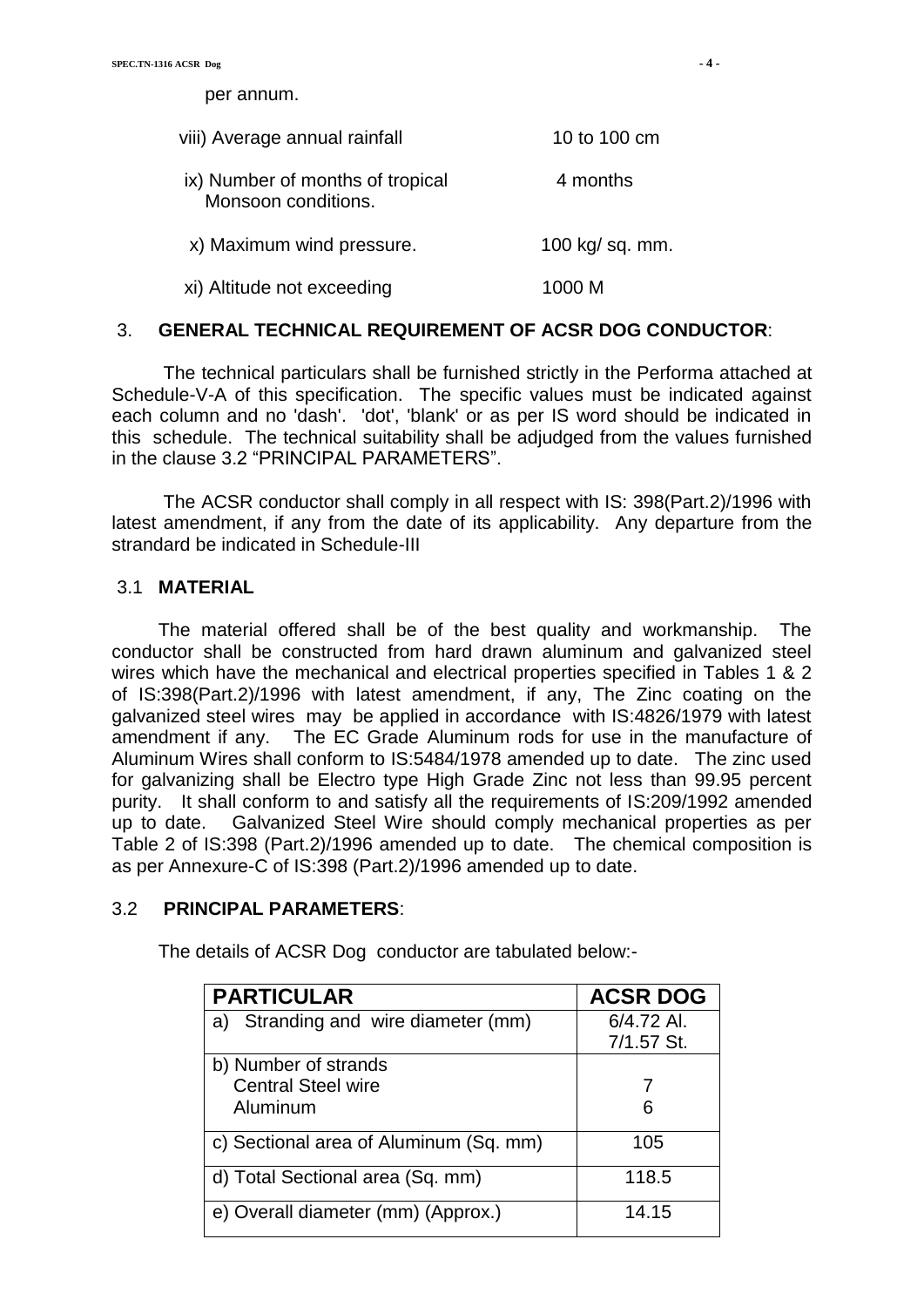| f) Weight (Kg/Km) (Approx.)                                  | 394.00         |
|--------------------------------------------------------------|----------------|
| g) Calculated max. DC resistance at 20<br>Deg. C (Ohm./ Km.) | 0.2792         |
| h) Approx. calculated breaking load (KN)                     | 32.41          |
| i) Modulus of elasticity (GN/Sq. meter)                      | 75             |
| j) Coefficient of liner Expansion per deg C.                 | $19.8x10^{-6}$ |

3.3 The details of aluminum strands are as follows:

| <b>PARTICULAR</b>                                           | <b>ACSR Dog</b> |
|-------------------------------------------------------------|-----------------|
| a) Min. Breaking load of strand before<br>stranding (KN)    | 2.78            |
| b) Min. Breaking load of strand after<br>stranding (KN)     | 2.64            |
| c) Max. D.C. Resistance of strand at 20<br>Deg. C (ohm/Km.) | 1.650           |
| d) Diameter mm                                              |                 |
| Nominal                                                     | 4.72            |
| Minimum                                                     | 4.67            |
| Maximum                                                     | 4.77            |
| e) Mass (Kg/Km.)                                            | 47.30           |

3.4 The details of steel strands are as follows:

| <b>PARATICULAR</b>                                          | <b>ACSR Dog</b>          |
|-------------------------------------------------------------|--------------------------|
| i) Min. Breaking load of strand before<br>stranding (KN)    | 2.70                     |
| ii) Min. Breaking load of strand after<br>stranding (KN)    | 2.57                     |
| iii) Diameter mm<br>a) Nominal<br>Max./Min<br>b)            | 1.57<br>1.60/1.54        |
| iv) Zinc coating testing                                    | 2 dips of 1<br>min. each |
| v) Min. weight of zinc coating GM/Sq.<br>Mtr.               | 180.50                   |
| vi) Mass of strand at normal diameter of<br>strand(Kg./Km.) | 15.10                    |

#### 3.5 **Tolerance on normal sizes**:

 The tolerance in diameter of aluminum wires and steel wire used in the manufacture of ACSR shall be allowed as per IS: 398/ (Part-2) /1996 amended up to date.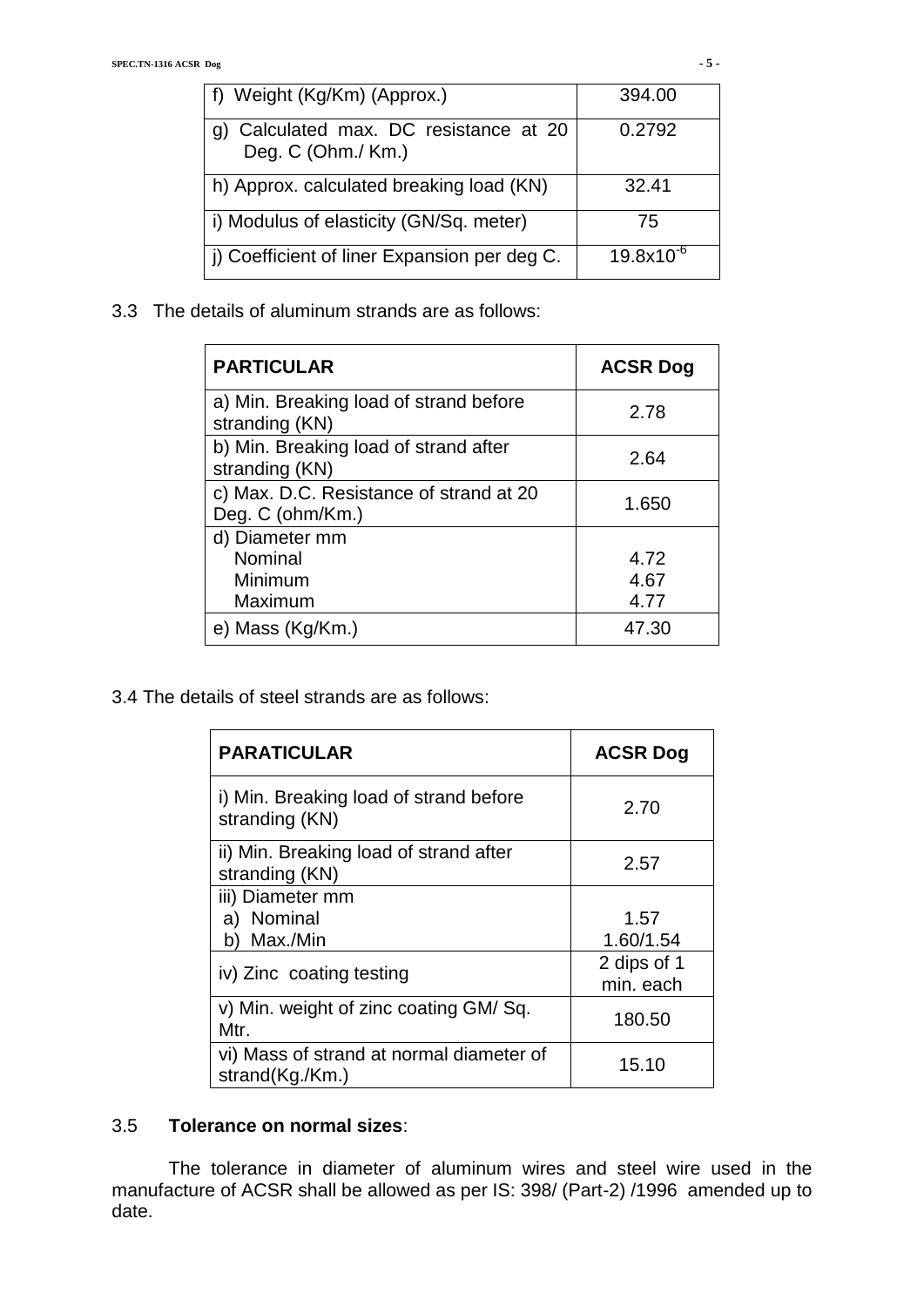#### 3.6 **Stranding :**

3.6.1 The wires used in the construction of a galvanized steel reinforced aluminum conductor shall before stranding, satisfy all the relevant requirements of this specification and relevant IS.

| S.<br>No       | <b>Particulars</b>                                             | <b>ACSR</b><br><b>DOG</b> |
|----------------|----------------------------------------------------------------|---------------------------|
| $\overline{1}$ | Number of wires:                                               |                           |
|                | a) Aluminum                                                    | 6                         |
|                | b) Steel                                                       | 7                         |
| 2              | Ratio of aluminum Wire<br>dia-meter to Steel wire<br>dia-meter | 3                         |
| 3              | Lay ratio for aluminum                                         |                           |
|                | Wires (Outer most layer):                                      |                           |
|                | a) Minimum                                                     | 10                        |
|                | b) Maximum                                                     | 14                        |
| 4.             | Lay ratio for steel core (6                                    |                           |
|                | wire layer)                                                    |                           |
|                | a) Minimum                                                     | 13                        |
|                | Maximum<br>b)                                                  | 28                        |

3.6.2 The lay ratio of the different layers shall be within the limits given:

**NOTE:** For the purpose of calculation, the mean lay ratio shall be taken as the arithmetic mean of the relevant minimum and maximum value given in this table.

#### **4. TESTS (FOR ACSR DOG CONDUCTOR):**

**TESTS BEFORE DESPATCH**: The ACSR Dog Conductor shall be subjected at manufacturer"s works before dispatch, to the tests mentioned here-under as per IS: 398 (Part-2)/1996 with latest amended.

#### **4.1 ROUTINE TESTS:**

The following tests shall be conducted before and after stranding on each drum of the conductor by the manufacturer at his works as per relevant standard IS: 398 (Part-2)/ 1996 (latest amended)

- a) Visual & dimensional check on drum as per specification.
- b) Visual check for joints, scratches etc. and length of conductor by re-winding of conductor on empty drum as per Specification/ IS.

| C) | Measurement of dia-meter of individual<br>Aluminum and steel wires. | $(Clause-13.2)$ |
|----|---------------------------------------------------------------------|-----------------|
| d) | Measurement of Lay Ratio.                                           | $(Clause-13.8)$ |

e) Breaking load of individual wires (Clause-13.3.1)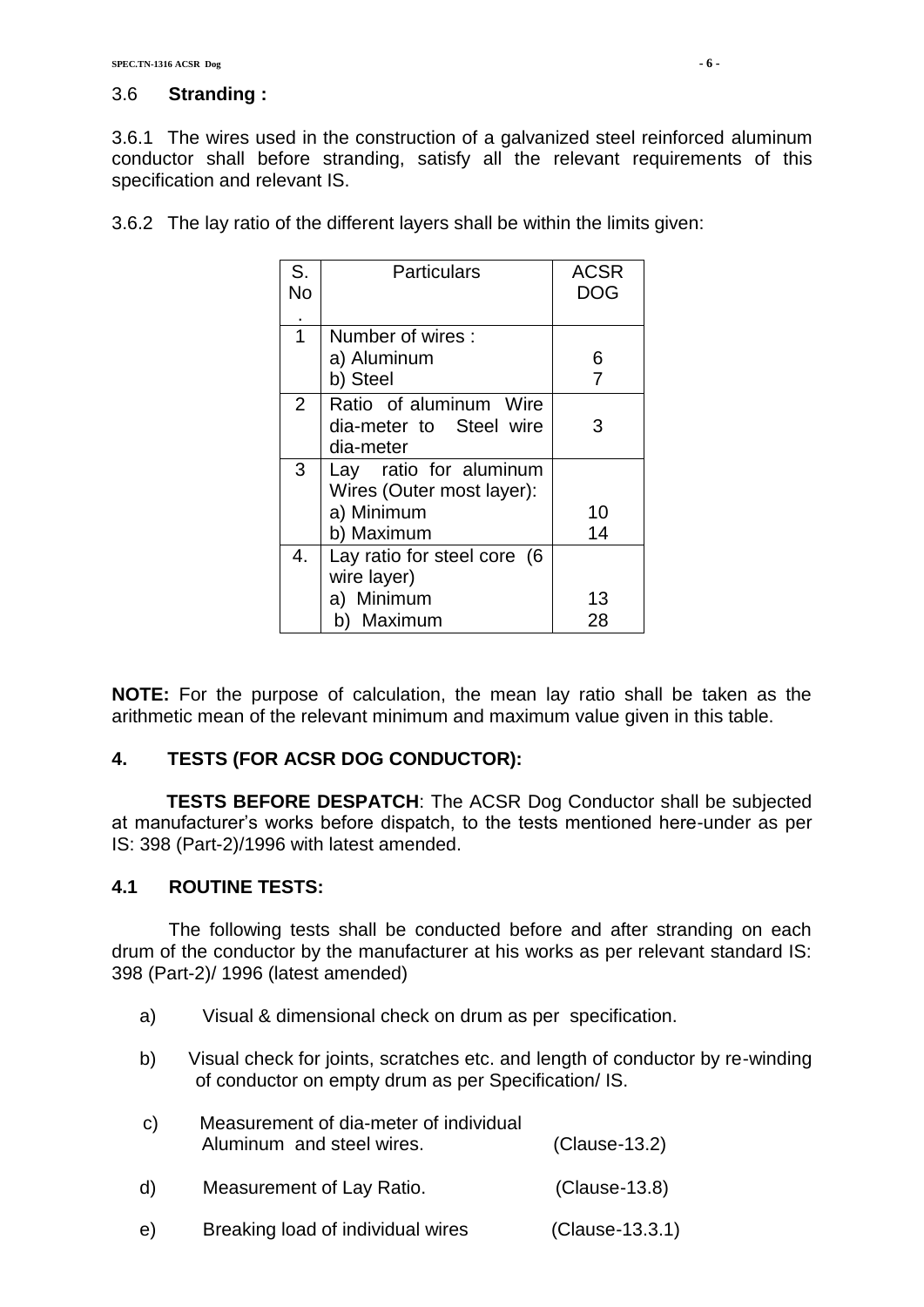| f              | <b>Ductility Test</b>   | $(Clause-13.4)$ |
|----------------|-------------------------|-----------------|
| $\mathfrak{g}$ | <b>Wrapping Test</b>    | $(Clause-13.5)$ |
| h)             | Resistance Test         | (Clause-13.6)   |
| i)             | <b>Galvanizing Test</b> | $(Clause-13.7)$ |

*j* Any other test as per relevant IS

#### **4.2 ACCEPTANCE TESTS:-**

The following tests shall be conducted on samples taken at random from a lot as per relevant standard IS: 398 (Part-2)/1996 (Latest amended) in presence of purchaser"s representative:-

- a) Visual & dimensional check on drum as per specification.
- b) Visual check for joints, scratches etc. and length of conductor by re-winding of conductor on empty drum as per Specification / IS.

| C) | Measurement of dia-meter of individual<br>Aluminum and steel wires. | $(Clause-13.2)$ |
|----|---------------------------------------------------------------------|-----------------|
| d) | Measurement of Lay Ratio.                                           | $(Clause-13.8)$ |
| e) | Breaking load of individual wires                                   | (Clause-13.3.1) |
| f) | <b>Ductility Test</b>                                               | $(Clause-13.4)$ |
| g) | Wrapping Test                                                       | (Clause-13.5)   |
| h) | Resistance<br>Test                                                  | (Clause-13.6)   |
| i) | <b>Galvanizing Test</b>                                             | (Clause-13.7)   |

#### **5.0 TYPE TESTS :-**

For ACSR Dog Conductor, the bidders shall furnish the type test report along with bid as detailed at **Schedule-III A " Pre-Qualification Requirement" (PQR)** as per relevant IS:398 Pt.2)/1996 with latest amendment along with bid **only for those tests which are not covered under acceptance test.**

The following shall constitutes type test which are to be conducted on the samples taken from Three Drums of the conductor as per relevant IS:398 (Pt.2)/1996 with latest amendment:

- a) Stress Strain Test (Clause No.13.11 of ISS).
- b) Surface Condition Test (clause No.13.9 of ISS).
- c) Ultimate Breaking Load Test (Clause No.13.10 of ISS).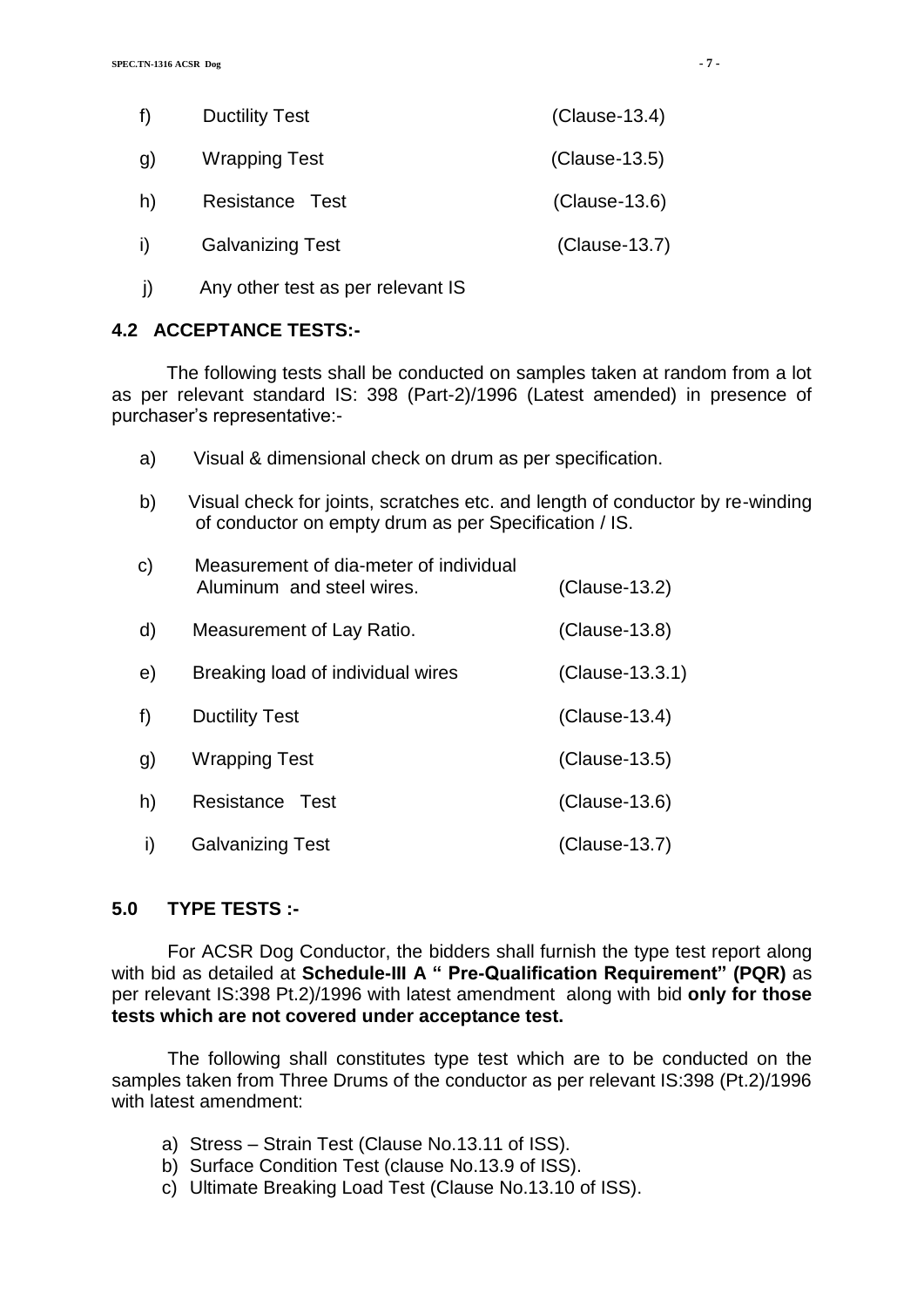5.01 Where the bidder furnishes B.G. against Type Test in terms of conditions mentioned in Schedule-III "A" " Pre Qualification Requirement (PQR).

One sample of 15 Mtr. Length from the  $1<sup>st</sup>$  Lot of ACSR DOG Conductor as received in purchaser"s store shall be selected and sealed in the presence of representative of supplier for getting it type tested from a Govt. / Govt. approved / Govt. Recognized / NABL Accredited laboratory / ILAC Accredited laboratory (Suppliers own lab shall not be considered for the purpose of type test). **The selected and sealed sample for type test shall be identified by providing Polycarbonate Seals on both ends of conductor and two stickers seals provided along the length of the conductor.** The transportation charges of sample from store to test house shall be borne by NIGAM, whereas the charges incurred towards type test of the material at test house shall be borne by the Supplier. **The testing charges should be remitted through D.D. in favour of Test House. Name of Test House shall be intimated separately by purchaser.**

#### **In case sample from first lot fails then:**

a) Supplier shall have to replace the full quantity of the respective inspected lot supplied to various stores and lying unused at stores.

b) For the quantity already utilized against the order in field a deduction of @30% (Thirty Percent) of F.O.R. Destination price of the material supplied shall be made.

c) Sample from next lot shall be selected again for type test. All test charges incurred towards type test of the material for second time shall be borne by the Supplier.

**d) In case the 1st sample fails, the supplier shall have to pay the type test charges again for testing house for which the testing charges should be remitted through D.D. in favor of Test House by the supplier with the 2nd inspection offer.**

- In case sample again fails in the type test then:
- a) The quantity lying unused at various stores shall be rejected.
- b) For the quantity already utilized against the order in field a deduction of @30% (Thirty Percent) of F.O.R. Destination price of the material supplied shall be made.
- c) Further supplies shall not be accepted.

**"At the option of purchaser, the material received in the stores may be utilized in the field after receipt of successful test report from CTL, Jodhpur for the mandatory test checking on the samples selected from the material received at stores against first lot and subsequent lot(s) in anticipation of successful type test report(s)."**

## **NOTE:**

**1. The 70% payment shall be released after receipt of successful Test reports from CTL, Jodhpur for the mandatory testing checking on the samples selected from the material received at stores against first lot and subsequent lot(s) in anticipation of successful type test reports.**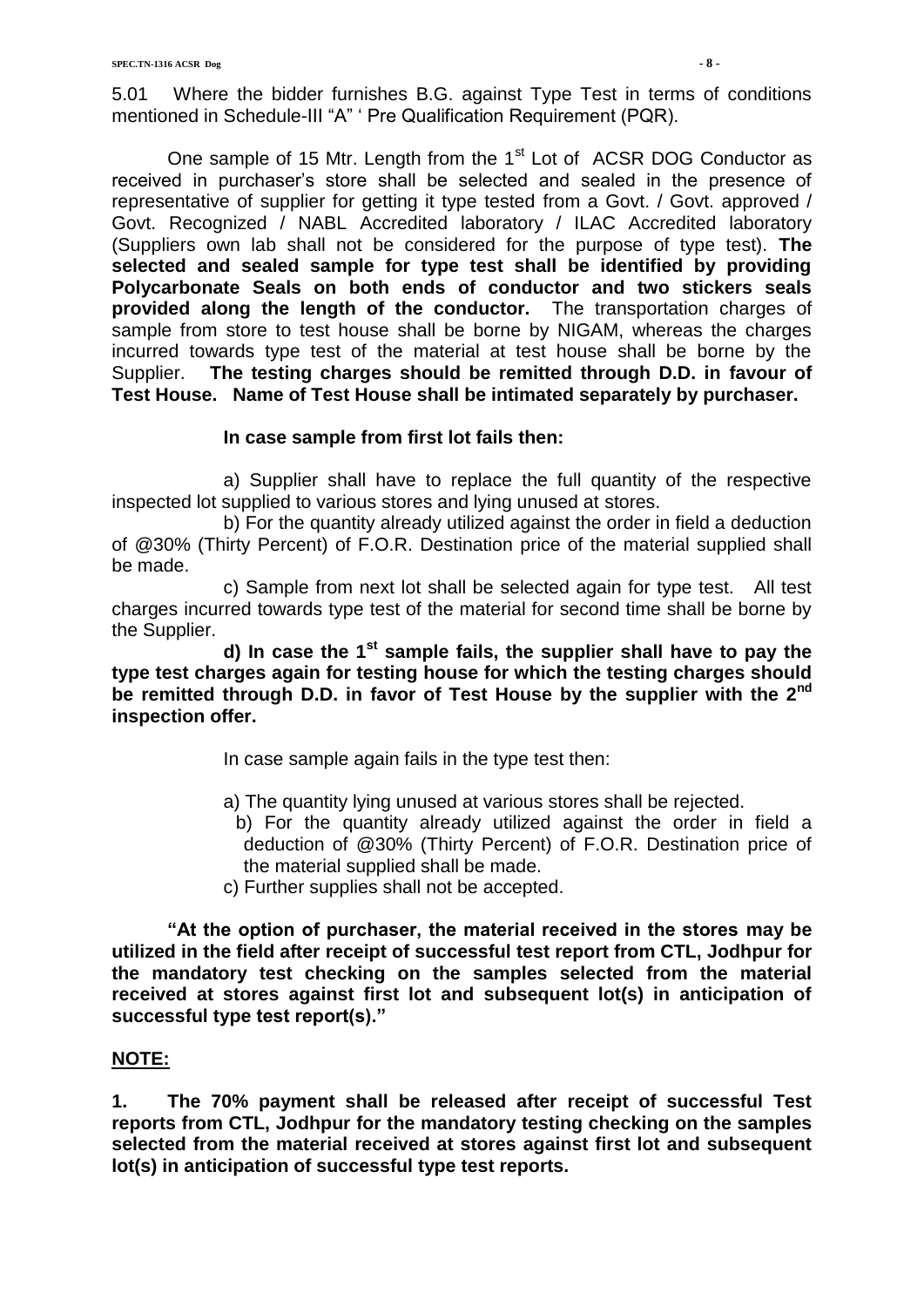**2. The balance 30% payment shall be released after receipt of successful type test reports on the samples selected from the material received in the stores.**

#### **6.0 SAMPLING PLAN:**

6.1**.** Samples for Acceptance Tests: Samples shall be taken as per relevant IS i.e. IS-398 (Part-2)/1996 with latest version as the case may be.

6.2 Apart from the sample selected for carrying out Acceptance Tests at the works of the firm during inspection, **one more sample from each length be also selected out of one drum under re-winding for carrying out various Acceptance Tests as per relevant IS. If any of the sample so selected from each length failed in any acceptance test the entire lot under inspection is not acceptable.**

#### 6.3 **TOLERANCE ON TEST RESULTS**:

Tolerance on test results shall be allowed as per relevant IS/Spec. whichever is more stringent.

#### **7.0 INSPECTION**

7.1 (a) The conductor shall be manufactured in accordance with latest edition of IS: 398(Part.2)/1996 with all subsequent amendments issued from time to time for ACSR Dog Conductor. All the tests as laid down in the above mentioned specification on individual aluminum wire and steel wire shall be carried out. The testing shall also include the tests on manufactured finished conductor. Moreover the supplier shall also furnish test certificate(s) of raw materials to the inspecting officer at the time of inspection. The inspection & testing shall be governed by Clause No.1.27 of Section-II (General Condition of Contract).

 (b) The supplier / manufacturer must offer conductor for inspection through a letter of offer mentioning size and quantity of the conductor along with Packing List duly signed indicating drum Serial No. individual lengths total length, net weight & gross weight in DUPLICATE. This letter of offer shall be addressed to this office. The packing list shall also be furnished to the Inspecting Officer prior to carrying out the inspection at the works.

 (c) The Manufacturer shall provide all adequate facilities at his works for inspection of at least one number conductor drum or 5% conductor drums offered for inspection whichever is higher selected at random by the authorized representative of the purchaser for checking / verification of conductor length/ manufacturing defects by transferring the conductor from one drum to the another empty drum and at the same time measuring the length and lay ratio of each conductor length so transferred by means of the standard calibrated and sealed meter.

 (d) If the firm is not having the necessary facilities for carrying out the required tests as per relevant IS / Purchase Order, the supplier will arrange such testing facilities in some other Government laboratory and shall bear the cost so incurred. But in such cases firm shall inform to the purchaser in advance before commencement of supplies.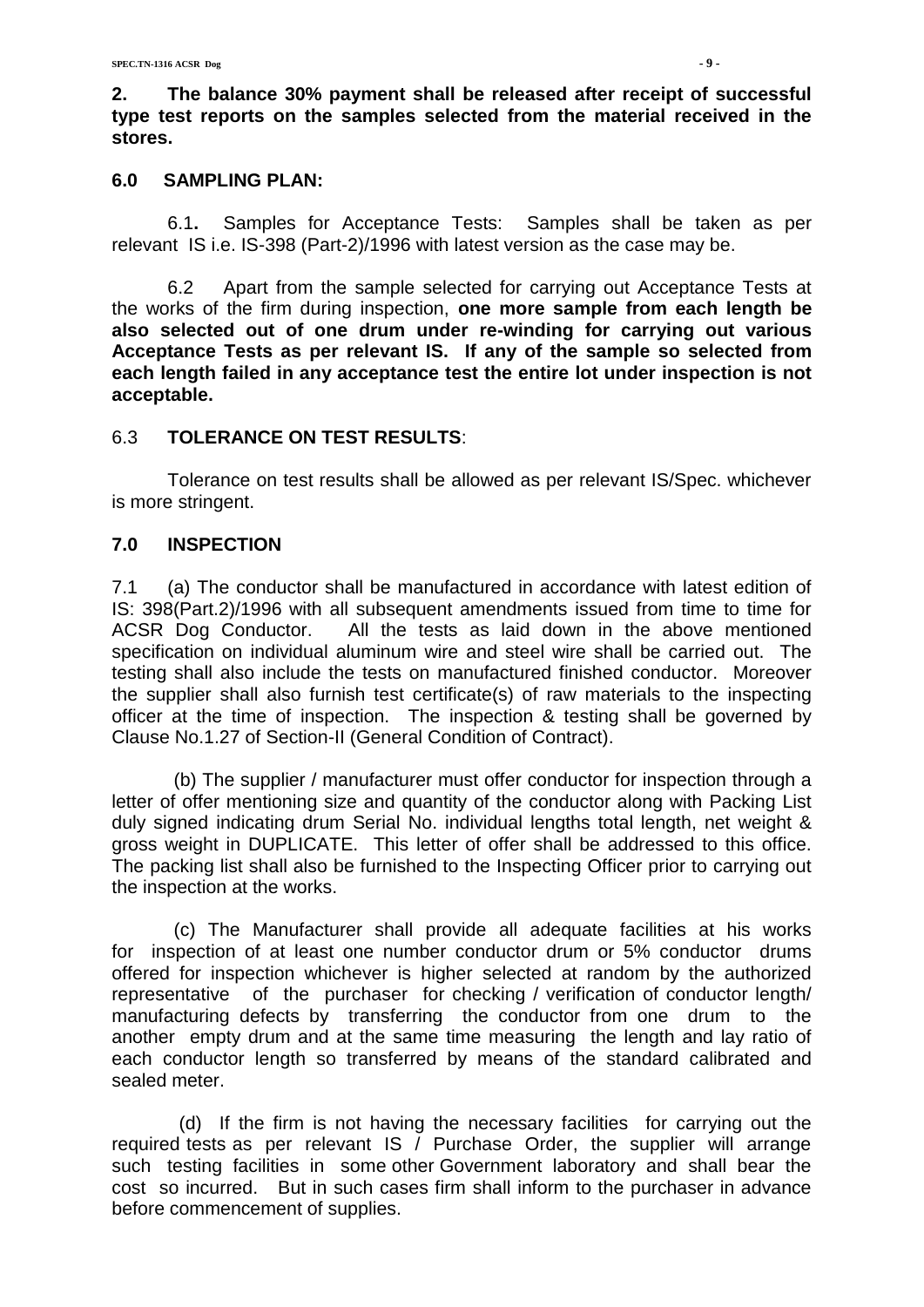(e) The supplier shall provide adequate facilities for weighment of all the drums offered for inspection.

7.2 In case of testing after re-offering as per Clause No.15 of IS:398 (Part.2)/1996 the lot under reference will be subject to 100% checking, if required by the purchaser.

7.3 The supplier shall present the latest Calibration Certificate(s) of testing instruments / equipments to be used for the testing of the material covered in the Purchase Order to the authorized inspecting officer / inspecting agency of the purchaser. The testing instruments / meters/ apparatus etc. should be got calibrated by the supplier from time to time from Govt. Lab or Independent test laboratory / house having valid accreditation from National Accreditation Board for Testing and Calibrating Laboratories for the testing equipments or original manufacturer having traceability to NABL / NPL or equivalent accredited lab.

**The calibration certificate(s) should not in any case be older than one year at the time of presenting the same to the inspecting officer / inspecting agency of the purchaser. The testing instruments / equipments should be duly sealed by the Calibrating Agency and mention thereof shall be indicated in the calibration certificate(s).**

7.4 The manufacturer will provide certificates as per the Clause No.7 of IS: 398((Part.2)/1996 "Freedom from defects" and clause No.9 "Joint in Wires" of IS:398 (Part 2) /1996 for ACSR Conductors and the certificates as per Clause No.6.

#### **8.0 STANDARD LENGTH & VARIATION IN LENGTHS:**

-

 $\sim$  -  $\sim$   $\sim$   $\sim$ 

8.1 The ACSR Dog Conductor shall be supplied in the standard length. The standard length of ACSR Dog Conductor shall not less than the value specified below with a tolerance of (-) 5%. More than the standard length shall be acceptable.

a) ACSR DOG - 1000 Mtrs.

8.2 Short length(s), if any shall not measure less than 80% of standard length as specified above in any case. The total quantity of such short length(s) shall not exceed 5% of the quantity of the lot offered for inspection.

8.3 **The maximum permissible length per drum shall be as under subject to condition that the manufacturer while packing the conductor in drum shall ensure that after winding complete quantity of conductor in drum a uniform space of not less than 100 mm. remains between outer layer of conductor and inner surface of the external protective lagging of the drum. This is essential to ensure that the conductor does not get closer to the lagging and to avoid damaged during transportation/ reeling / unreeling or rolling on the undulated ground / fields:**

**a) ACSR DOG --- 2.4 Kms.**

#### **9.0 QUANTITY TOLERANCE:**

A quantity tolerance of plus minus 2% shall be allowed on the total ordered quantity.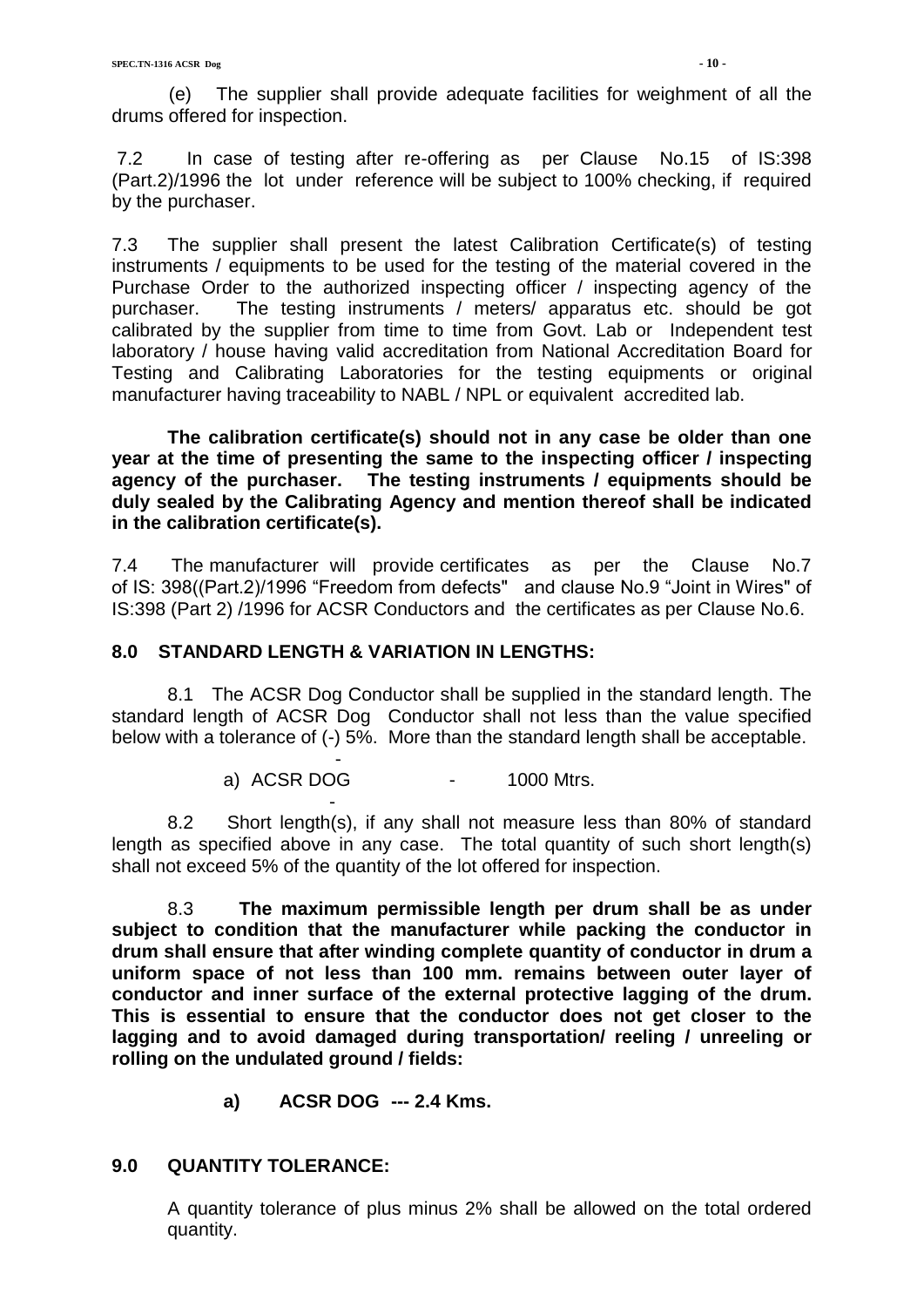#### **10.0 QUANTITY:**

- a) The quantities as mentioned in the schedule of requirement are tentative & these may increase/decrease as per the requirement of the Nigam **(Schedule-I).**
- b) Details of offered quantity along with justification with reference to Qualifying Requirement shall be furnished in **Schedule-IVA**

#### **11.0 PACKING FORWARDING AND MARKING**:

11.1 The packing shall have to be done as per standard practice worthy of road transport. The conductor shall be wound in strong wooden drums so as to withstand all stresses due to transportation, handling and stringing operation so that there is no damage caused to the conductor during the process of these operations. The wooden drums shall be non-returnable and shall **generally conform IS:1778/1981 with latest amendments, however, the main parameters of the drum shall be as under:**

|    | <b>S.NO.   PARTICULARS</b> | <b>DIMENSION FOR ACSR</b><br><b>DOG CONDUCTOR</b> |
|----|----------------------------|---------------------------------------------------|
| 1. | Flange Dia                 | 1250 mm (+/- 5%)                                  |
| 2. | Flange<br><b>Thickness</b> | 2x25 mm (+/- 5%)                                  |
| 3. | <b>Barrel Dia</b>          | 500 mm (+/- 10 mm)                                |
| 4. | <b>Traverse</b>            | 510 mm (+/- 10 mm)                                |
| 5. | Number of Bolts            | 4 Nos.                                            |
| 6. | Dia of Bolts               | $12 \text{ mm}$                                   |
| 7  | <b>Bore Dia</b>            | mm                                                |

 However, use of seasoned wood shall not be insisted, provided wood used should be of good quality to withstand transportation hazards. The drums shall be having inside flanges painted with Aluminum Paint and with Ordinary White Enamel paint from outside. The conductor on each drum shall be securely fastened at each end. The outer end of the conductor shall be fastened inside the drum against one of the sides of the flanges while it is under tension and shall be such that no looseness is transmitted to the internal layers. The conductor shall be snugly, tightly and uniformly spooled on the drums. The wrapping of conductor on the drums shall be laid snugly against side of the preceding wrap and the first and last wrap in each layer shall fit snugly against the sides of the flanges. Drums shall be lagged with sufficient strong wooden laggings to support the full drum without crushing. The wooden drums after providing lagging shall be fastened by two steel wires of min. 3 mm. Dia over the lagging on the two sides of adequate size to keep the lagging intact and to prevent the drum from crushing/ damage.

 Although the various dimension of the drums such as flanges, stretches, traverse and barrel diameter shall depend on the quantity of conductor as offered and agreed upon, on one drum. **The manufacturer while packing the conductor in drum shall ensure that after winding complete quantity of conductor in drum a uniform space of not less than 100 mm. remains between outer layer of**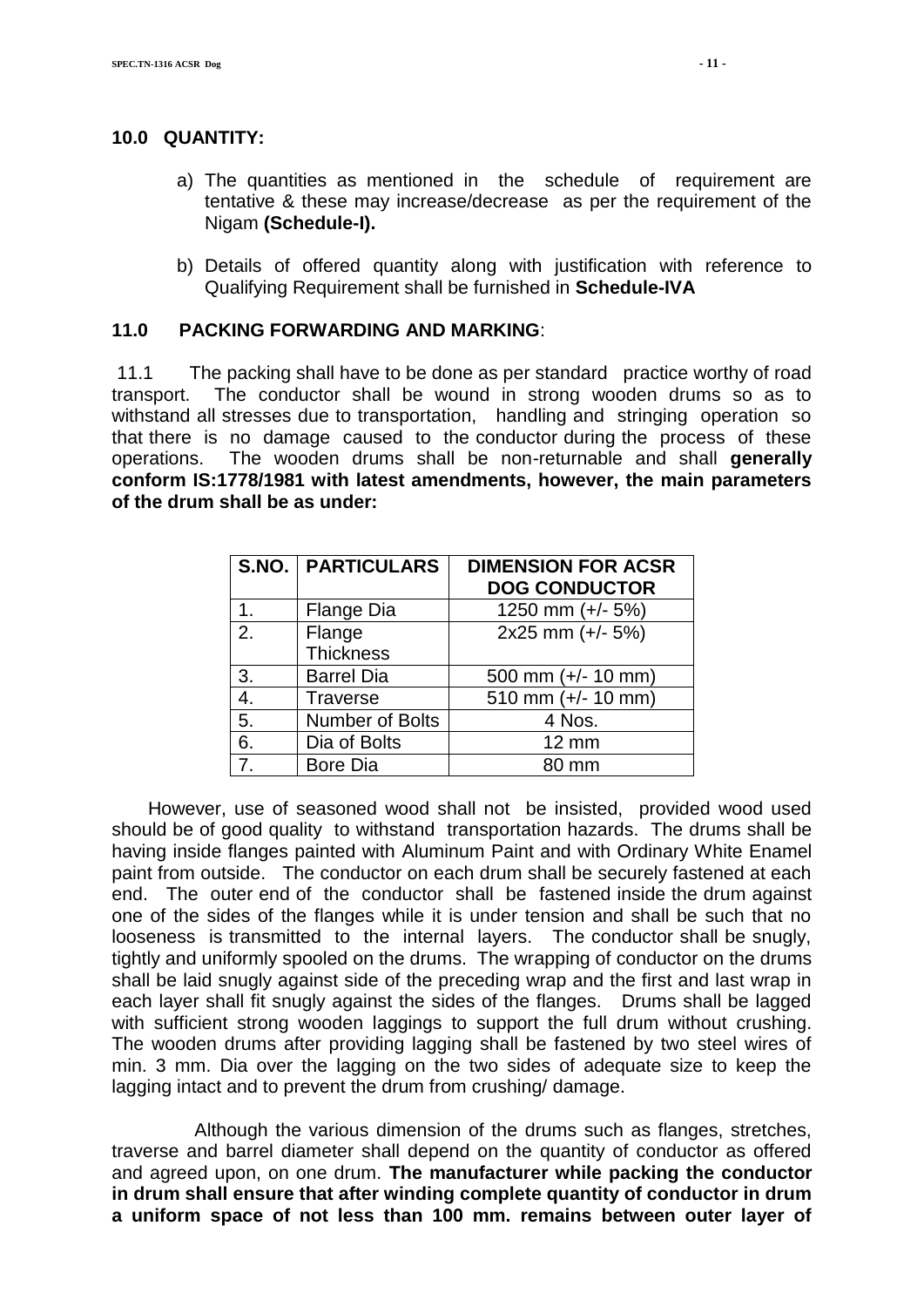**conductor and inner surface of the external protective legging of the drum. This is essential to ensure that the conductor does not get closer to the legging and to avoid damaged during transportation/ reeling / unreeling or rolling on the undulated ground / fields.**

11.2 Water proof material shall be wrapped round the barrel and inner surface of flange before winding the conductor and also wrapped round over the conductor completely wounded and under the laggings.

11.3 **The drums shall be marked clearly in block letters with water proof mark having the marking attached to them so that there is no possibility of goods being lost or wrongly dispatched due to faulty marking. The marking shall constitute the following:-**

- a) Name & full address of the consignee.
- b) Destination station.
- c) Serial number of drum.
- d) Size of Conductor with its code name.
- e) Total length of Conductor in drum, with individual length (s).
- f) Number of length(s) in each drum.
- g) Gross mass of drum including the tare mass of drum.
- h) Tare mass of the empty drum with lagging.
- i) Net mass of conductor.
- j) BIS standard mark.
- k) Name of the supplier.
- l) Purchase order reference/TN number.
- m) Date of expiry of warranty / guarantee period.

 Besides above, an arrow shall be put on the drum so as to indicate the direction in which the drum can be unwound. The manufacturer shall also provide his own lead seal with distinguishing mark at the outer end of the conductor on each drum before dispatch of the material.

#### **12. PRICES :**

- a) The bidder shall quote the Prices in **Schedule-IV** strictly in the manner prescribed in Clause No. 1.09 of Section-I (Instruction to Bidders) & Clause No. 1.33 of Section-II (General Conditions of Contract).
- b) The **prices** quoted shall be **variable as per PV formula** given in the specification at **Clause No.15** without any ceiling with **Base Date** as **1 st day of one month prior to the date of opening of technical bid.** The Price Variation shall be governed by Clause No. 1.10 of Section-I (Instruction to Bidder).

#### **13. PRICE VARIATION FORMULA:**

 The price of conductor shall be variable without any ceiling, based on the average prices of ex-prime producer of EC grade Aluminum rod and High Tensile Galvanized steel wire of ACSR Conductor prevailing on **1 st day of one month prior to the date of opening of technical bid**, as per CACMAI Circular. The average price of the EC grade Aluminum wire rod and price of High Tensile Galvanized steel wire shall be furnished along with the bid.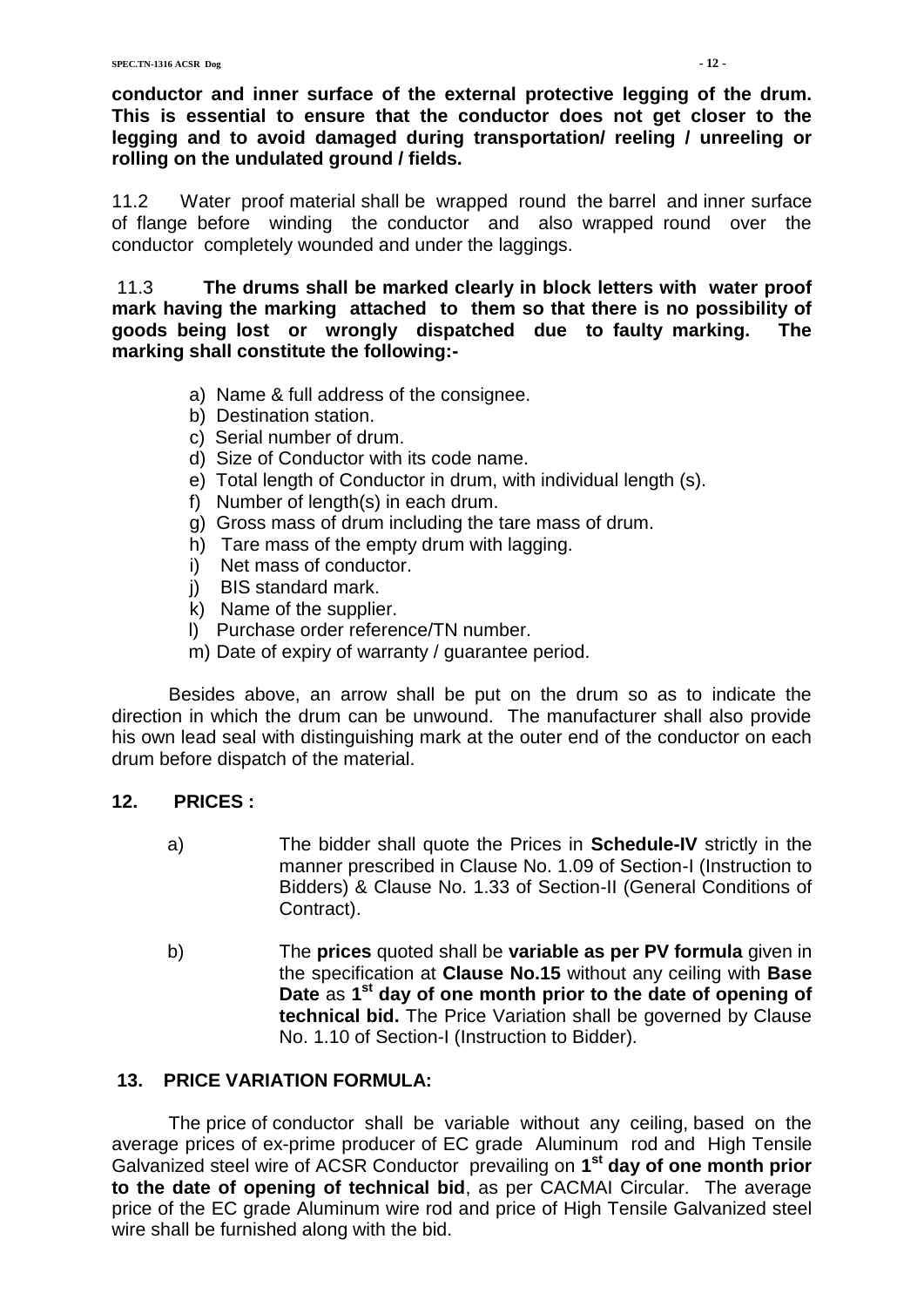**No base price other than the prices prevailing on 1 st day of one month prior to the date of opening of technical bid as per CACMAI Circular will be acceptable in any case.**

No variation shall be allowed on labour, packing, forwarding, freight and insurance charges.

**The duties / taxes shall not be allowed on basic price of Aluminum Rods and Steel Wire, while evaluating the price variation.**

 Any statutory variation on ED and CST / VAT on the finished conductor shall be payable according to Clause No.1.09.15 of Section-I " Instructions to Bidders".

The Price Variation amount shall be determined as under:

For every one Rupee, increase / decrease per Kg. in the above price of EC grade Aluminum wire Rod, the price per Km. for ACSR Dog Conductor shall be increase / decrease by @ Rs.288.00.

For every one rupee, increase / decrease per Kg. in the above price of high tensile galvanized steel wire the price per Km. of ACSR Dog Conductor shall be increase / decrease by Rs.106.00.

The above price variation bears no ceiling limit.

 The applicable price for claiming price variation on account of change in the price of EC grade Aluminum Wire rod and High Tensile Galvanized Steel wire shall be the price prevailing on the delivery date which shall be considered as per Clause No.1.10 of Section-I " Instructions to Bidders"

The quoted price should be based on the above price variation clause only.

 In case there is any decrease in the base price of Aluminum and Steel, supplier shall give an undertaking in the shape of Indemnity Bond on Non Judicial Stamp Paper of Rajasthan State Government Worth Rs.100/- that such decrease will be immediately accounted for and brought to the notice of the purchaser to revise price accordingly. In case of failure to do so, the purchaser shall be at liberty to recover the excess amount drawn by you from any pending payments due or by operating the Bank Guarantee(s) or in the manner as may be deemed appropriate and expedient.

 However, if any amount of Excise duty / Sales tax / VAT is claimed from the JDVVNL and subsequently got refunded back to the supplier from the Government of India / State Government the same shall be refunded to the purchaser within 15 days. Failing which purchase shall be at liberty to recover the excess amount drawn by supplier from any pending payment due or by operating Bank Guarantee(s) or in the manner deemed to be appropriate and expedient.

#### **14.0 MODVAT**

The price quoted in the bid offer should be after considering the Modvat benefit.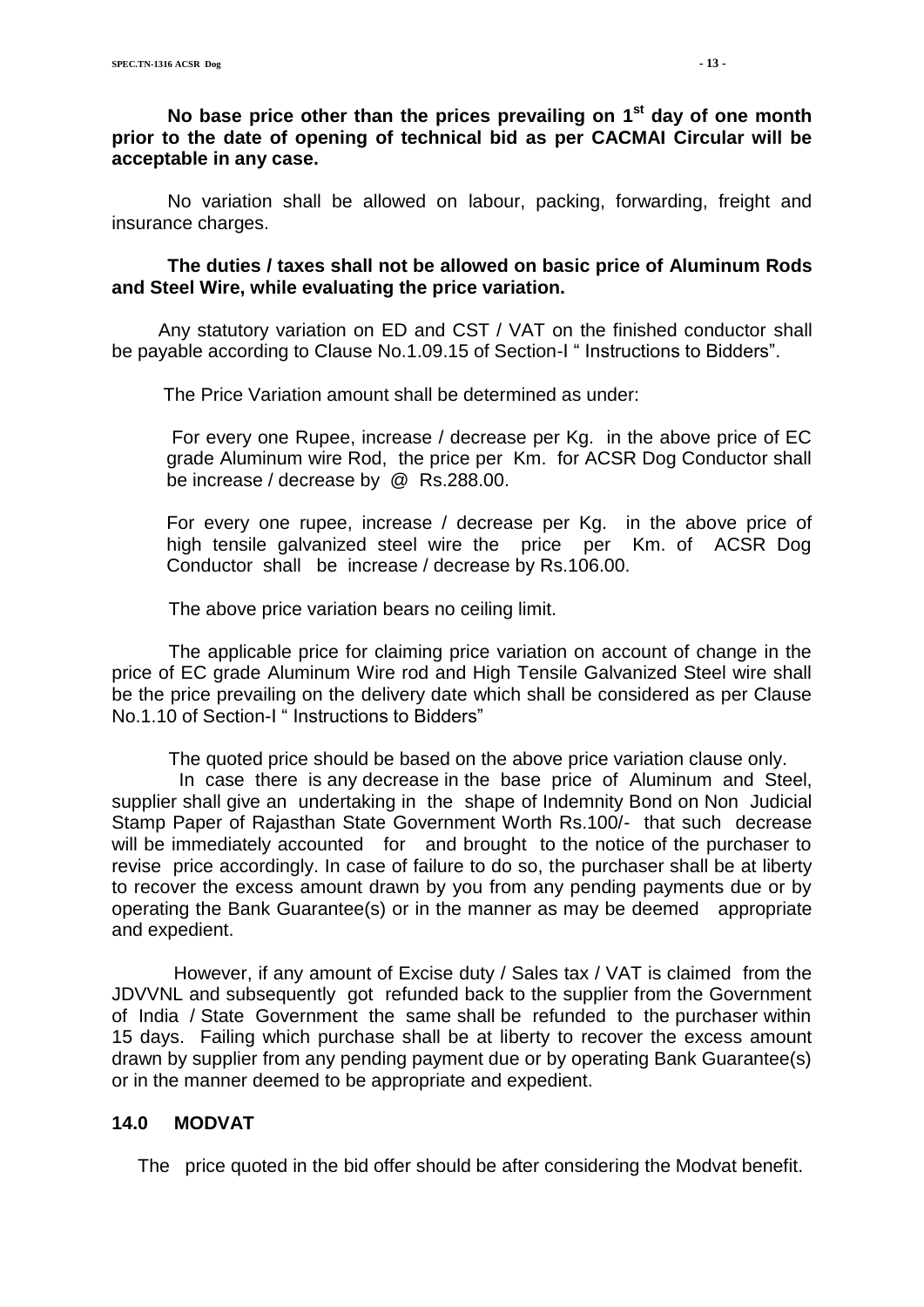#### **15.0 OCTROI DUTY**

 Presently, Octroi duty is not applicable in entire Rajasthan State and JDVVNL is exempted from payment of Octroi Duty. However, if leviable, the same shall be borne by the Nigam at actual and shall be payable by the consignee or the **Sr. A.O.(CPC) JdVVNL, Jodhpur** on production of original cash receipt provided the GTR is prepared in favor of **Jodhpur Vidyut Vitaran Nigam Limited** and not on "SELVES" basis.

#### **16.0 PAYMENTS**

 The payment shall be governed by the provisions of the General Conditions of Contract and shall be released after receipt of successful test report from Nigam"s (CTL) on the samples selected from the material received in stores as per clause No.20.

#### **17.0 DELIVERY:**

 The bidder is required to quote monthly delivery in Schedule-VIII. The delivery of quoted quantity of each type of conductor should be **commenced after 30 days from the date of receipt of purchase order and shall be completed in 09 (Nine) months thereafter at equal monthly installments.** In case of ordered quantity is different than the quoted quantity, then monthly delivery shall be adjusted proportionately. **Bids of bidders in which monthly delivery schedule is not quoted shall be considered as Non Responsive.**

#### **18.0 TEST CHECKING OF MATERIAL AT STORES:**

**i) Sample drums from the material received at stores shall be selected for testing at CTL as per sampling plan given hereunder in presence of firm's representative.**

ii) **The selected sample drum for CTL testing shall be identified by the seals provided by Inspecting Officer / Inspecting Agency during pre-dispatch inspection at firm's works and these sealing details shall be invariably mentioned in the selection Memo by the nominated officers of Nigam.**

iii) The tests in the Nigam Testing laboratory (CTL) shall be conducted in the presence of representative of supplier for which a 7 days notice shall be issued through Fax / Speed Post stating Date & Time to the firm, so that supplier can depute their representative to witness the test . In case the supplier or his representative does not turn up the testing shall be proceeded & completed. **The payment shall be released only after receipt of successful CTL test reports** for the samples selected at purchaser"s stores for mandatory test checking the samples to be selected from material received at Nigam"s stores by officers to be nominated by Circle SE"s / SE (I&S) for testing at CTL.

#### 18.1 **SAMPLING**

 **Selection of samples from the material received at stores shall be done as soon as material received in stores in the presence of representative of supplier.**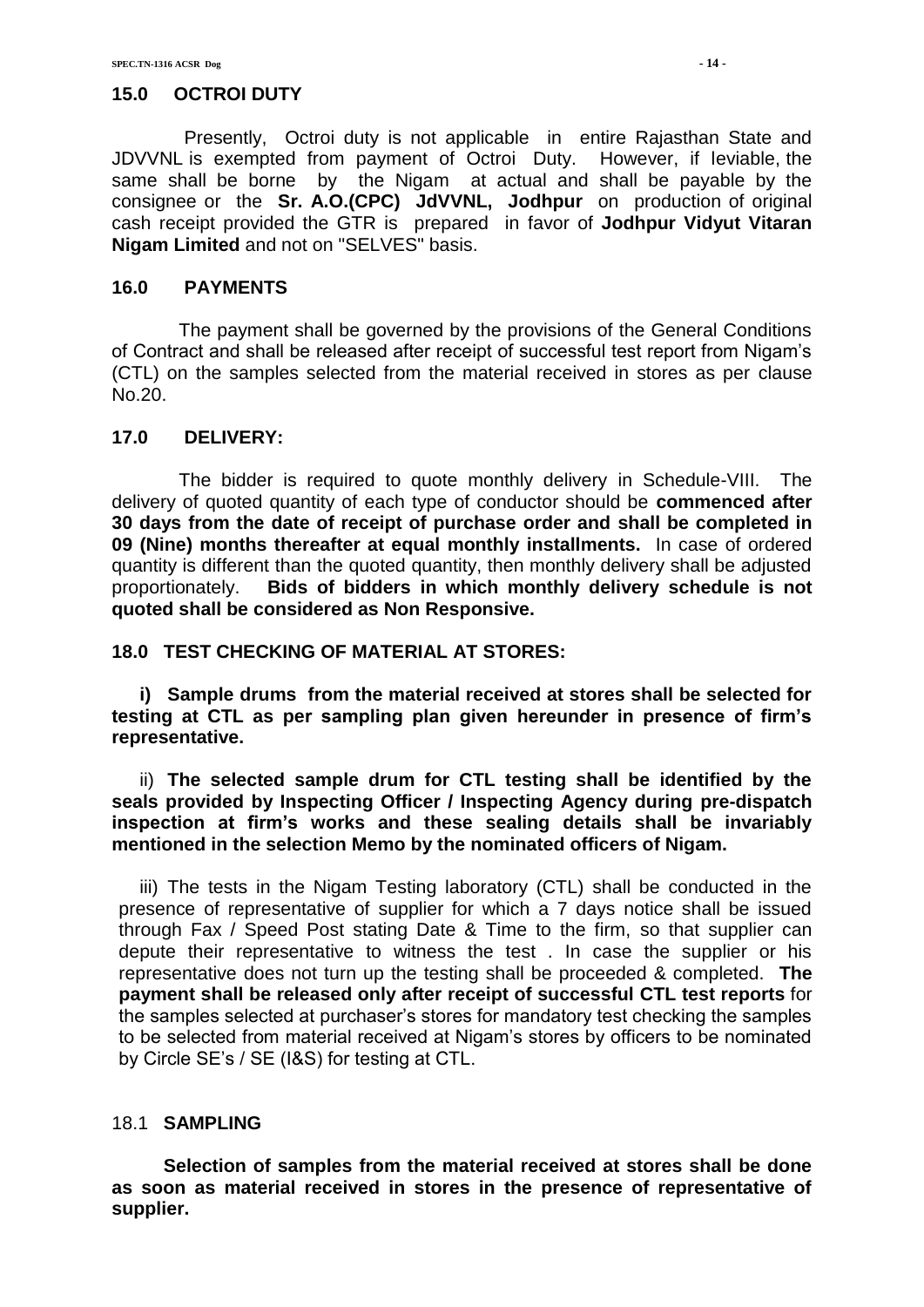#### **One number Drum out of each lot / sub-lot of 20 Nos. Drums or part thereof for the material received in Stores of Nigam. The selected sample drum / drums shall be transported to CTL by concerned ACOS / SS.**

 In case of selection of sample for type test the length of the sample shall be of 15 Mtrs. The selected and sealed sample for type test shall be identified by providing polycarbonate seals on both ends of conductor and after forming the coil of conductor two stickers seals provided around the coil.

### **18.2 TESTS**

- **18.2.1.** The following tests shall be carried out as per relevant Clause of latest IS-398 (Part2)/1996 on each selected drum by drawing sample of 5 Mtrs. at CTL from random distance from any length of the selected drum of ACSR Conductor during rewinding:
	- a) Rewinding test (Measurement of Length and weight) & Checking of Manufacturing defects.
	- b) Measurement of lay ratio during rewinding of Conductor Drum.
	- c) Dia. of Aluminum Strands and Steel Wires.
	- d) Breaking load test.
	- e) Resistance Test.
	- f) Galvanization of steel wire (Uniformity) and Mass of Zinc Coating.
	- g) Verification of Water Proof marking on Drum as per Specification.
- 18.2.2 The following tests shall be carried out as per relevant Clause of latest IS / Specification on each selected drum by drawing sample of 5 Mtrs. at CTL from random distance from any length of the selected drum of Conductor during rewinding:
	- i) Rewinding test (Measurement of Length and weight) & Checking of Manufacturing defects.
	- ii) Measurement of lay ratio during rewinding of Conductor Drum
	- iii) Breaking Load test
	- iv) Elongation Test
	- v) Resistance test
	- vi) Measurement of dia-meter of individual Aluminum.
	- vii) Verification of Water Proof marking on Drum as per Specification.

**NOTE: (a) In addition to above tests remaining acceptance tests as per relevant IS shall also be conducted at CTL provided the testing facility is available at CTL for these tests time to time. Only those tests shall be conducted for which testing facilities are available in NIGAM's Lab.**

- (a) The Officer In charge of central Testing Lab (CTL) of Nigam shall send copies of test reports to the Purchasing Officer / Sr. AO (CPC), consignee and the supplier.
- **(b) The payment of every lot shall be released after receipt of successful test report from Nigam's Lab (CTL) on the**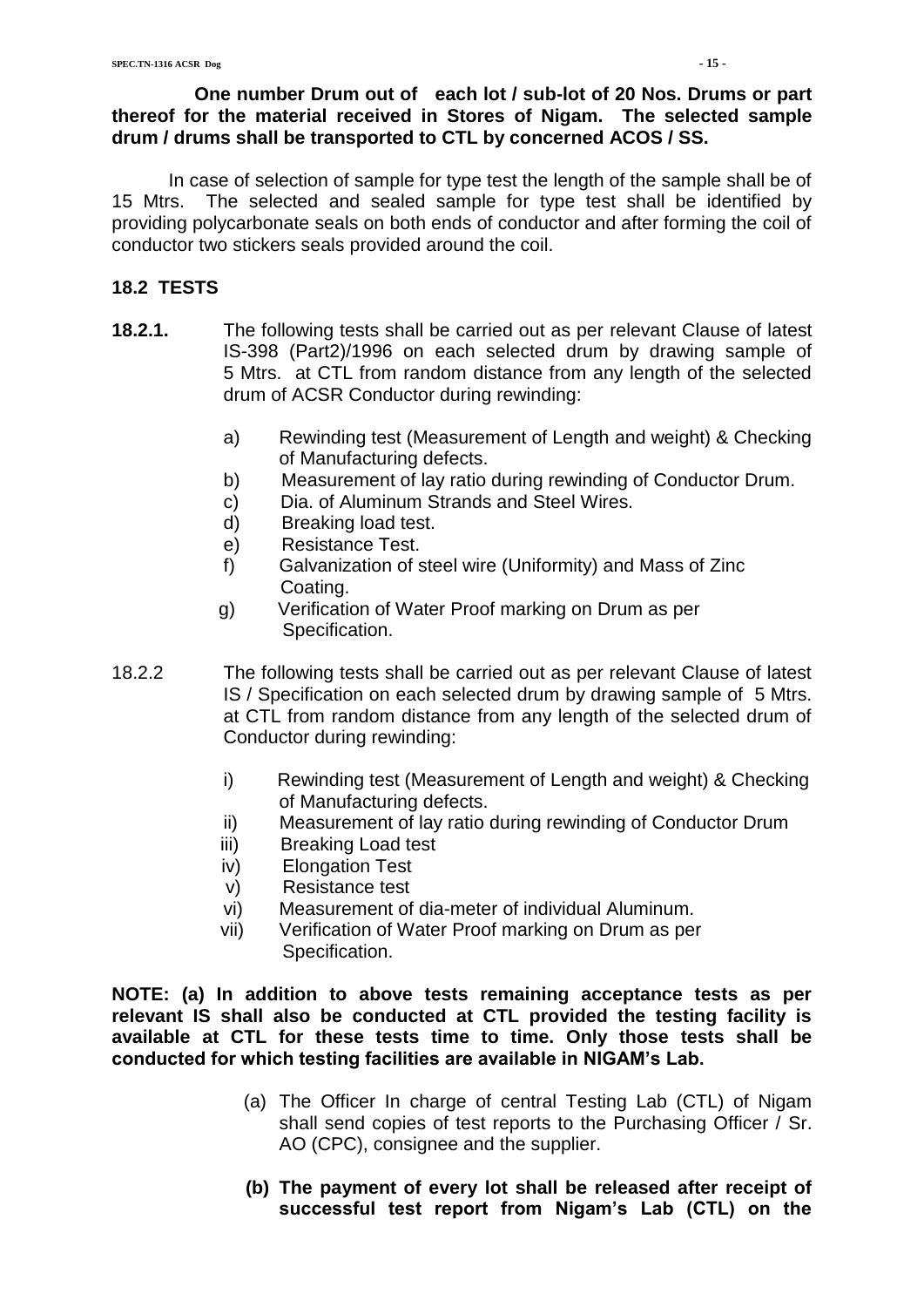#### **samples selected from the material received in Nigam stores.**

#### **18.3 CRITERIA FOR ACCEPTANCE**:

(a) Rewinding Test (Measurement of Length and weight):

 The results of measurement of length test shall be made applicable to all drums contained in each lot/sub-lot by making deduction of less length of conductor in a sample drum. In case short length is observed more than one percent of the length contained in lot / sub-lot , then the lot / sub-lot shall liable to be rejected

The net calculated weight of conductor corresponding to minimum prescribed diameter in IS of Aluminum Strand & Steel Strands shall be as under:

#### **a) ACSR DOG 384.33 Kg./Km.**

 If weight of conductor corresponding to minimum prescribed diameter as per IS found less up to 2% in respect to measured length the lot shall be acceptable otherwise the entire lot for which sample drum represents shall be rejected and to be replaced by the supplier.

 (b) If the sample(s) fail in any test other than length measurement, the entire material in the Lot shall be rejected and shall have to be replaced by the supplier.

c) If the contractor / supplier fails to lift the material declared rejected or any part thereof from the consignee within a period of 15 days from the date of dispatch instruction from the purchaser, the purchaser shall be entitled to effect recovery along with other actions as per Clause No. 1.62 of Section-II (General Condition of Contract).

#### **19.0 TEST CHARGES:**

 All test charges incurred towards test checking of the material received in our stores shall be borne by the NIGAM.

#### **20.0 DETAILS OF PAST EXPERIENCE:**

 The details of past orders executed by the bidder may be indicated in the relevant **Schedule- VII & VII A** . The bidder must furnish the documentary evidence like copy of purchase order placed for detailing of past supplies.

#### **21.0 CHALLENGE TESTING CLAUSE:**

**The other manufacturer can also request challenge testing for any test based on specification. The challenger would request for testing with testing fee. The challenge test fees are proposed at least three times cost of testing. This is likely to deter un-necessary challenges. The challenger would have the opportunity to select the sample from the store and any such challenge should be made within the guarantee period. The party challenged, the challenger & the utility could witness the challenge testing. The challenged testing would cover all the type tests as per relevant IS.**

**The challenge test could be conducted at NABL Accredited Laboratory like ERDA, CPRI, Bangalore / Muradnagar / Bhopal. If the values are within limit the product gets confirmed else not confirmed. If the product is not**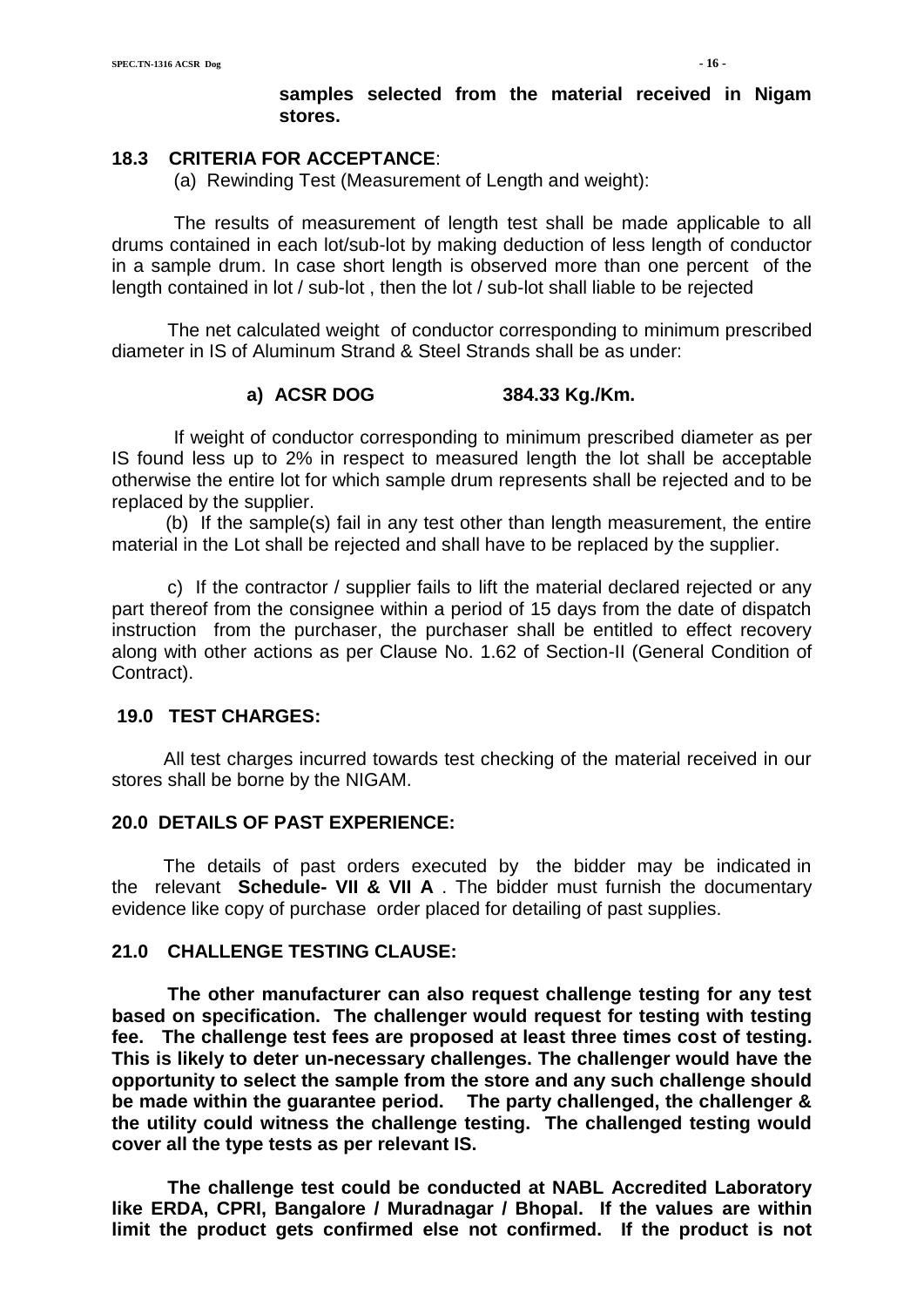**confirmed the manufacturer would pay the challenge fee and challenger would get the fee refunded. However, as a redressal system the challenger would be asked for fresh selection of two more samples from the stores and the same be tested in a NABL Laboratory (which shall be other than previously selected NABL Accredited Lab) at the cost of supplier in presence of party challenged, challenger and the utility. If any one or both samples does not confirmed the tests then the product is said to have failed the tests. In such cases, the manufacturer will be declared as unsuccessful manufacturer for the said product and balance supply shall not be availed and the order shall be cancelled with levy of maximum penalty.**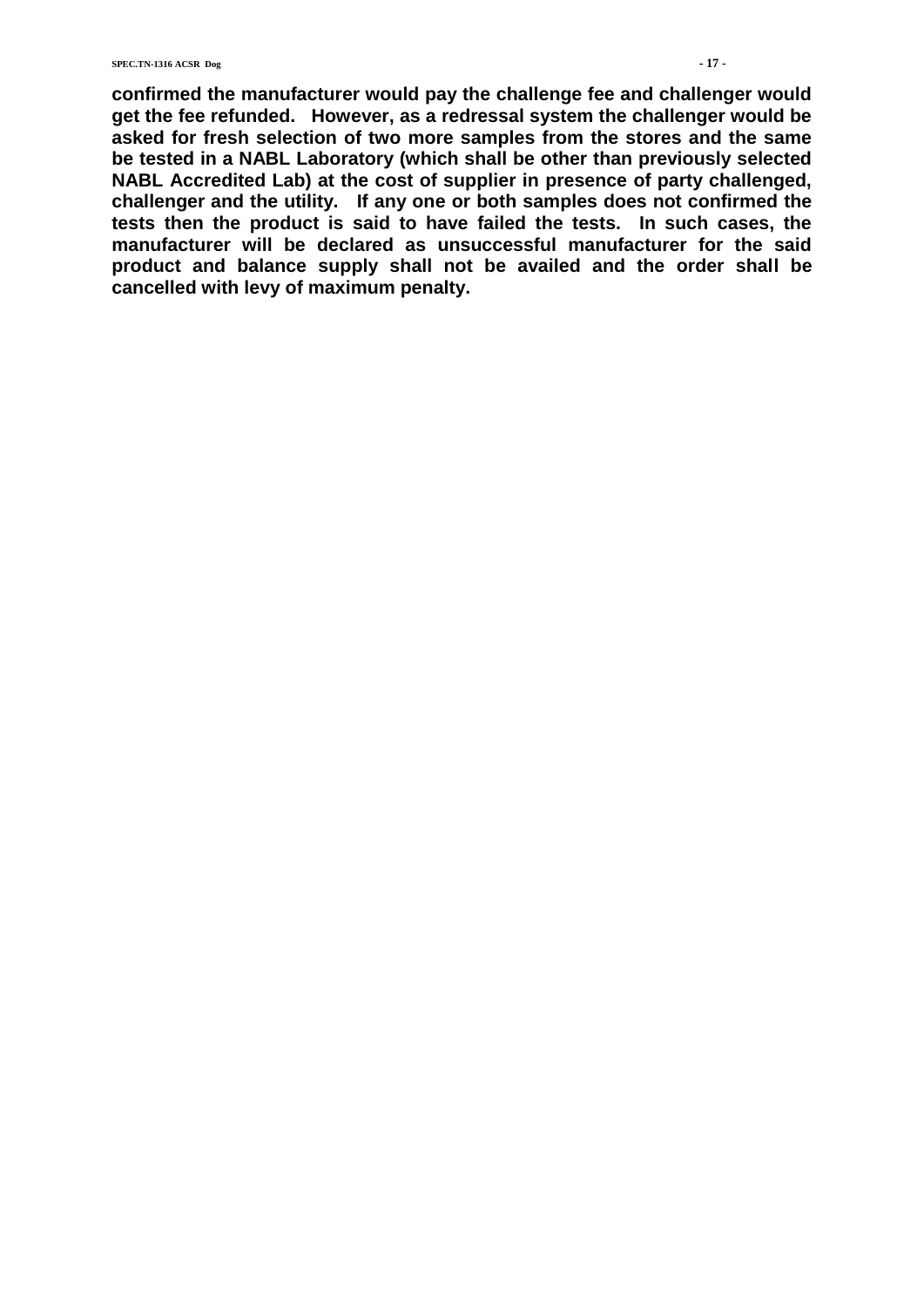#### **TN-1316**

#### **SCHEDULE - 1**

# **SCHEDULE OF REQUIREMENT**

| S.No.   Name of Item                                                                                                 | Quantity |
|----------------------------------------------------------------------------------------------------------------------|----------|
| ACSR "Dog" Conductor size Aluminum 6/4.72 mm &<br>Steel 7/1.57 mm having sectional Aluminum Area of<br>105.0 Sq. mm. | 795 Kms. |

The above mentioned quantity is approximate and may increase or decrease as per the requirement of the Nigam.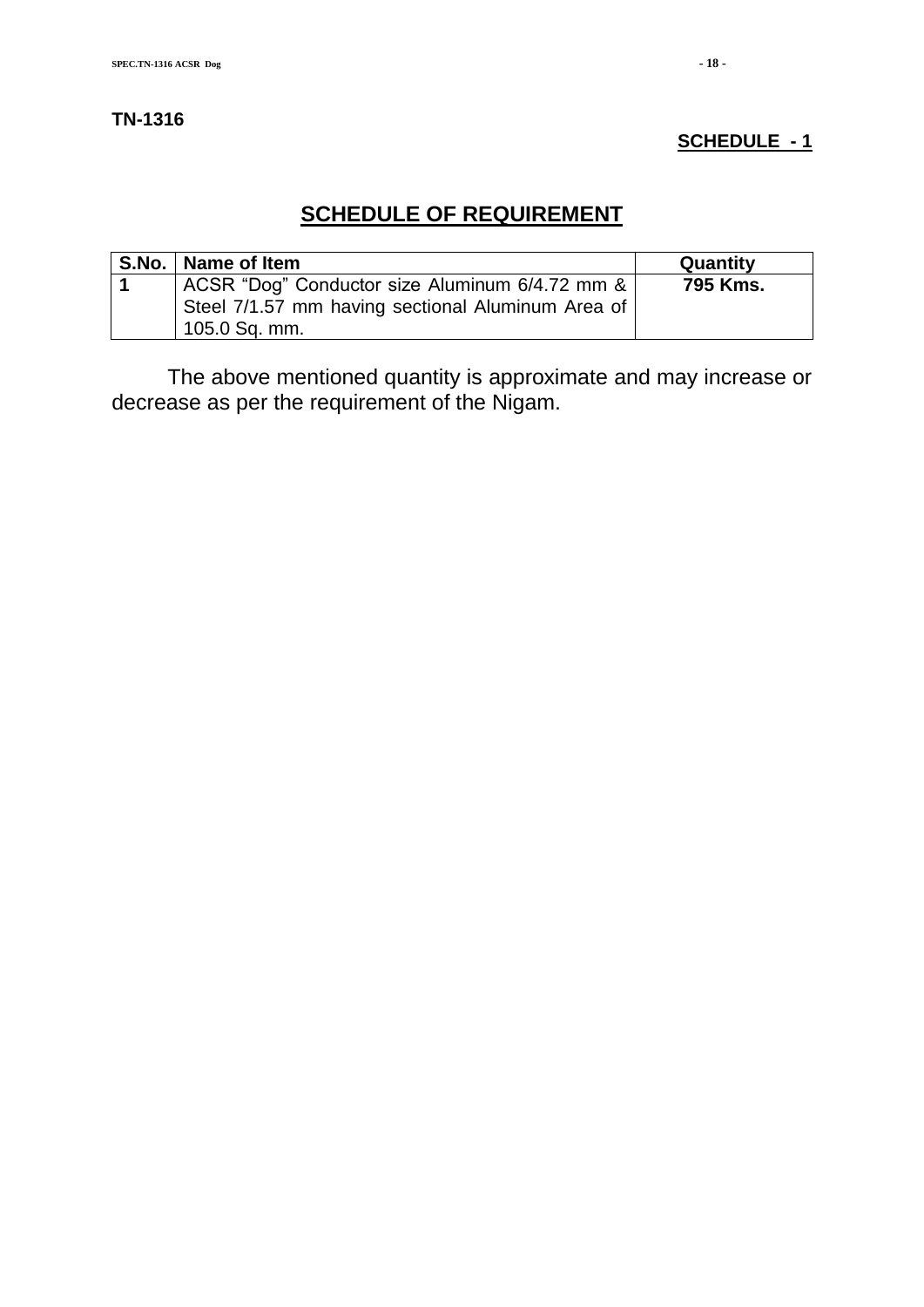**TN-1316**

# **JODHPUR VIDYUT VITRAN NIGAM LIMITED A Govt. of Rajasthan Undertaking Prescribed technical specification for supply of**

(Name of Material/Equipment/Machinery/T&P etc.)

| S.No. | Technical specification                              | Name of IS/other       | Other particulars |
|-------|------------------------------------------------------|------------------------|-------------------|
|       | to which material/equipment/                         | standard specification | if any.           |
|       | Machinery/T&P shall conform to which material should |                        |                   |
|       |                                                      | conform                |                   |

Certified that we agree to all the aforesaid technical specification except at S.No……. for which our technical specification shall be as under:-

| S.No. | <b>Technical specification</b><br>to which material/equipment/<br>Machinery/T&P shall conform to which material should | Name of IS/other<br>standard specification<br>conform | Other particulars<br>if any. |
|-------|------------------------------------------------------------------------------------------------------------------------|-------------------------------------------------------|------------------------------|
|       |                                                                                                                        |                                                       |                              |

# **(Signature)**

Name & Designation with seal of the bidder.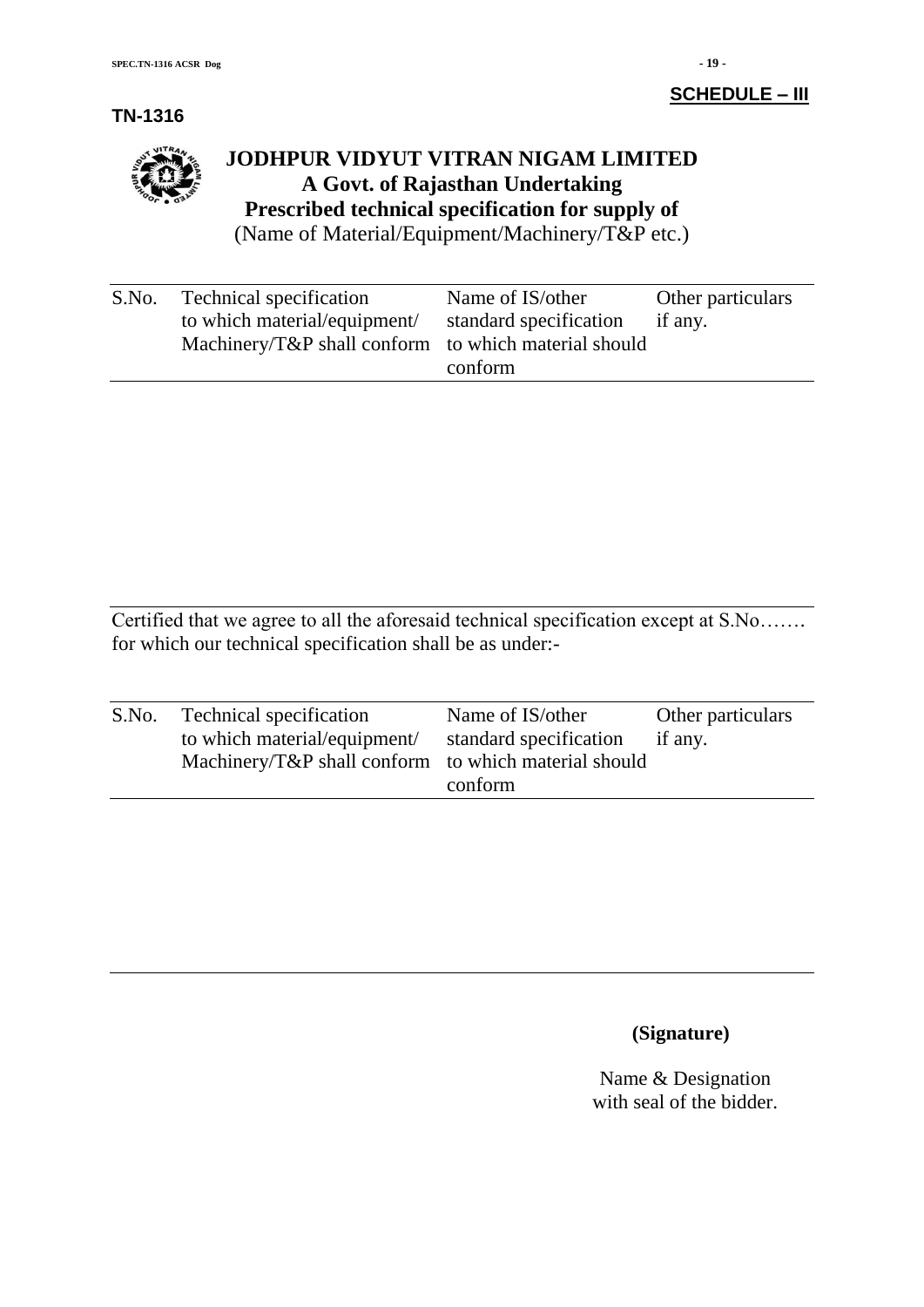#### **SCHEDULE-IIIA**

#### **PRE-QUALIFICATION REQUIREMENT (PQR) FOR PURCHASE OF ACSR DOG CONDUCTOR CONFORMING TO IS:398(Part-2/1996 WITH LATEST AMENDMENT AS PER SPECIFICATION NO. JdVVNL/SE(MM&C)/EIIAII/TN-1316.**

The bidder should fulfill following qualifying requirements for successful participation in the tender along with relevant documentary evidence supporting each qualifying requirement without which the offer shall be considered nonresponsive & rejected.

#### 1.0 **STATUS OF BIDDER:-**

- a) The bidder should be a Manufacturer of offered items. The offers from sole selling agent/ authorized dealers shall not be entertained.
- b) Old/ New suppliers:- Any bidder located within or outside the state of Rajasthan has participated for the first time in a particular Discom & meeting minimum qualification requirement and has supplied the tendered material/or of higher rating in other utility shall be treated as an old supplier. Rajasthan's firms although supplied in past but not meeting minimum quantity supplied criterion including altogether new units which have not supplied any quantity but having adequate & required manufacturing and testing facility and technical know-how of the tendered material shall be considered as new firms and would be eligible for trial order only. In case of supply made to the licensed power utility outside India, the C.A. certificate furnished by firm shall be considered.

#### 2.0 **PAST SUPPLY & PERFORMANCE CRITERIA** :-

The bidder shall meet both past supply and performance criteria as detailed below for opening of tenders:-

#### **2.01 PAST SUPPLY:-**

- 2.01.1 The bidder is required to quote for minimum **10%** of tendered quantity failing which their offer may be considered Non-Responsive.
- 2.01.2 The bidder should have designed, manufactured / fabricated, tested and supplied to utility / Discoms / Govt. Departments at least 2 X QQ (QQ being the quoted quantity) of similar item / higher rating of tendered material / equipment in last 3 financial years from the date of opening of technical-commercial bid.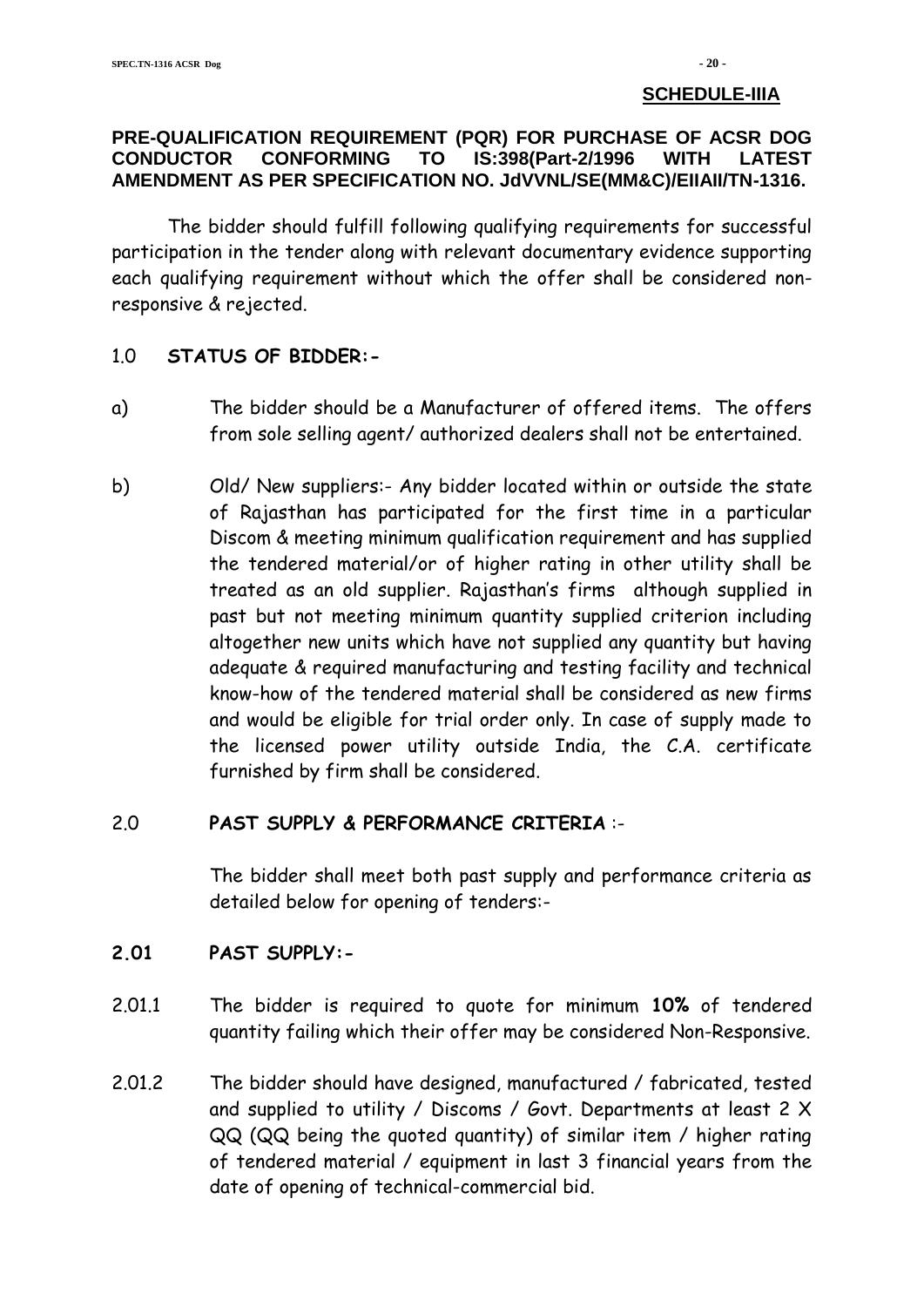- **Note:** Requirement of quantity manufactured, minimum quantity to be offered and amount of Bank Guarantee to be furnished in absence of test certificate shall be reduced to 25% for Rajasthan based units.
- 2.01.3 In support of fulfillment of the past supply criteria, the bidder shall furnish documentary evidence in the form of certificate from Chartered Accountant in the enclosed prescribed proforma only. This prescribed proforma should be furnished either in original or copy duly attested by Notary. The bidder shall also sign and affix seal on the C.A. Certificate. The certificate should have membership number with the name & address of the chartered accountant. Certificate should clearly indicate the quantity supplied, period of supply, voltage Class, Rating of the Transformer etc. in the format prescribed, any deviation to format or information diverted format, will not be considered and rejected.

Note:-The material supplied and accepted for same/higher rating for Turnkey projects to a licensed power utility/Govt. shall be considered for the purpose of evaluating criteria. The certificate given by C.A. shall indicate above quantity separately.

### 2.02 **PERFORMANCE CRITERIA:-**

2.02.1 i) If a bidder has supplied up to 50% of ordered quantity in previous tender up to date of opening of subsequent tender and scheduled delivery period expired, the bid of such bidder will not be opened in the Discom for that item.

> ii) However, if the supplies have been completed for a quantity more than 50% but not completed up to date of opening of subsequent tender and scheduled delivery period expired, the quantity equal to the quantity pending in previous tender for that item shall be reduced from the subsequent tender quantity to be allocated to the bidder.

3.0 **TYPE TEST CRITERIA:-**

3.01) The bidder shall furnish valid and authenticated type test certificate from a Govt. approved / a Govt. recognized / NABL Accredited laboratory / ILAC i.e. International laboratory Accreditation Corporation (In case of foreign laboratory) of **similar rating and design (ACSR DOG CONDUCTOR)** of tendered material / equipment. **The bid of the bidder be also considered meeting the type test criteria if the bidder have the requisite Type Test conducted successfully on the samples selected from the 1st lot supplied to JVVNL /AVVNL /Jd.VVNL against previous tenders**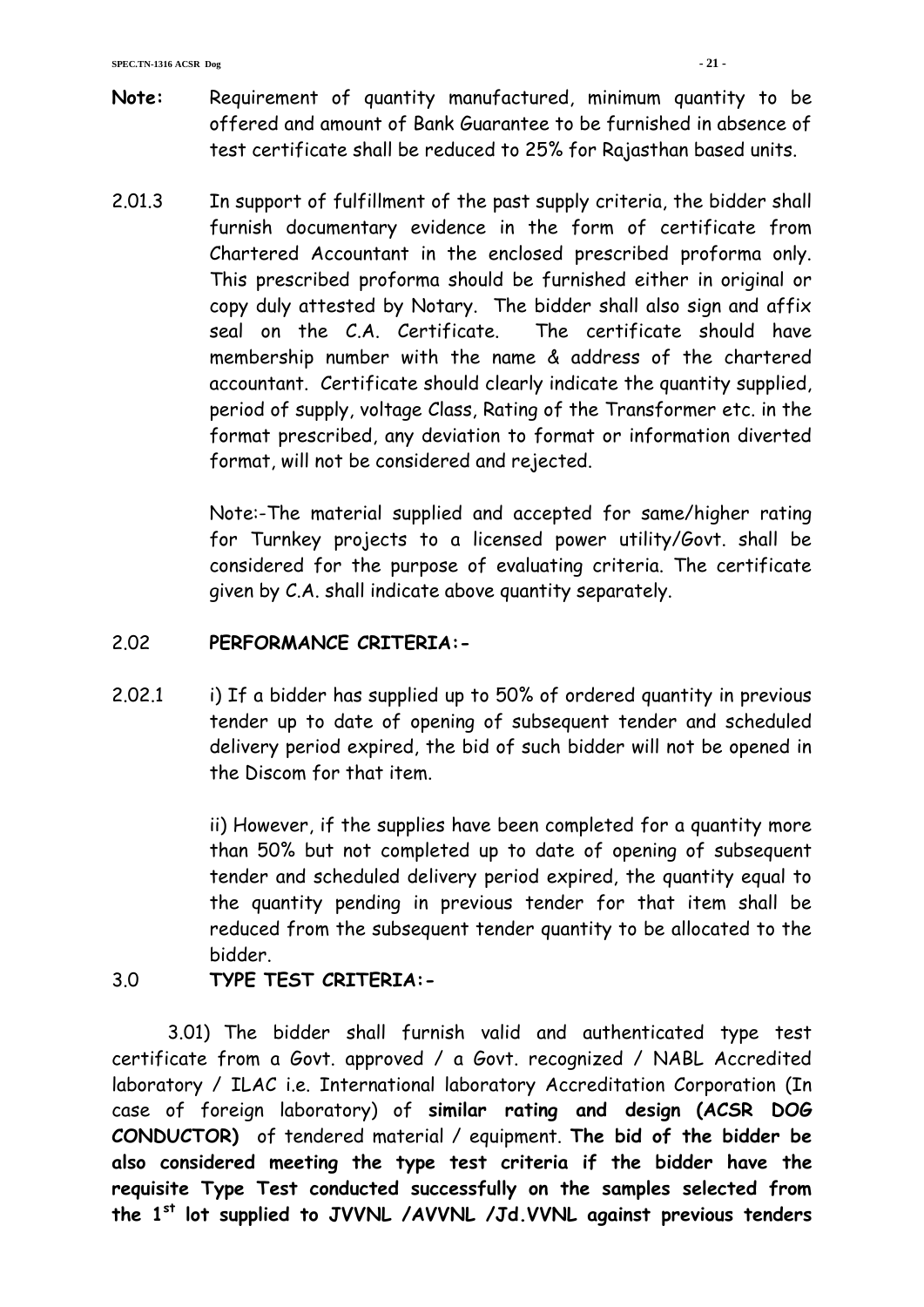**and its reports are available with the Nigam and furnish certified copy of such Type Test Reports with the Bid or reference of order / tender be mentioned in Bid document for verification purpose. Such type test certificate should not be older than five years as on the date of bid opening For this purpose date of conducting type test will be considered.**

3.02) For ACSR Dog Conductor, the bidders shall furnish the type test report along with bid.

The type test certificate by in house laboratory of biding firms even if it is a Govt. approved / Govt. Recognized / NABL Accredited laboratory / ILAC accredited , shall not be accepted, in case of their own bid. This will not apply if biding firm is Govt. company / public sector undertaking.

- 3.03) The bidder should furnish documentary evidence in support of laboratory whose type test have been furnished, that the said laboratory is a Government / Govt. approved / Govt. Recognized / NABL Accredited laboratory / ILAC accredited (In case of foreign laboratory).
- 3.04) The type test certificate shall be furnished either in original or copy duly attested by Notary.
- 3.05) The bids of only those bidders shall be considered to be meeting the type test criteria who furnishes complete type test certificate with the bid as per above provisions.

However, in the following cases the bid of the bidder may be considered meeting the type test criteria if the bidder furnishes an undertaking stating that valid type test certificate from a Govt. / Govt. approved / Govt. recognized / NABL accredited / ILAC accredited laboratory shall be furnished from first lot (without asking any delivery extension) along with bank guarantee with the technical bid from a Nationalized / Scheduled Bank in prescribed proforma at Schedule-III C or DD/ Pay Order amounting to Rs.5 Lac (for outside Rajasthan Based Bidder) / Rs. 1.25 lacs (for Rajasthan Based Bidder). The initial validity of Bank Guarantee shall be nine months with claim period of three months in addition.

- (i) When a New Rajasthan based firm is participating and technically competent.
- (ii) Where one or more type test(s) is  $\ell$  are older than 5 years.
- **(iii)** The Rajasthan and Outside Rajasthan based firm furnishes type test reports of higher rating material.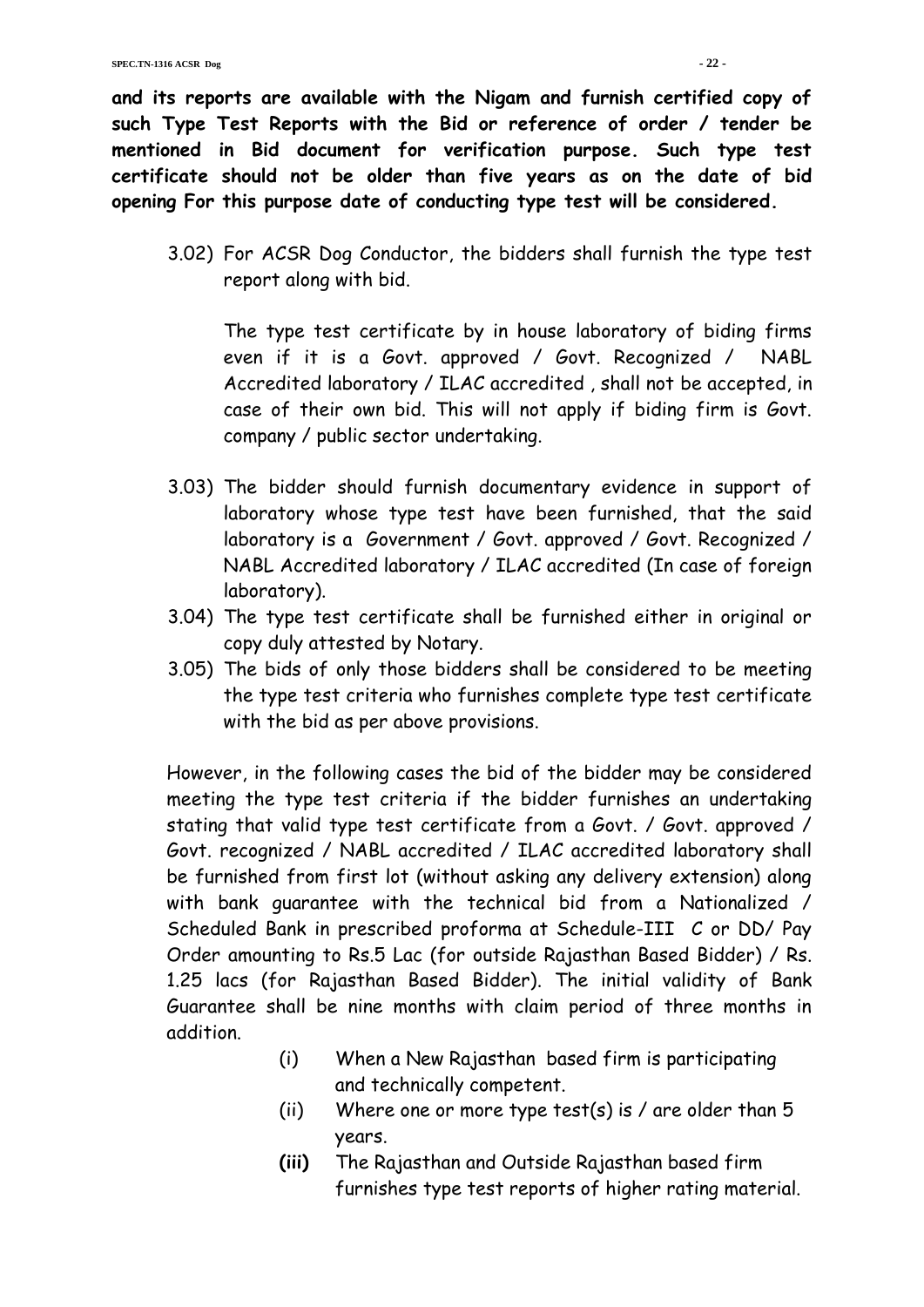# **4.0 POOR RECORD OF PERFORMANCE AND DELIVERY :**

The bidder who have been black listed or with whom business relations have been severed by Jodhpur Discom shall not be considered. Severment of business relations will be done in case of following circumstances for the period and with the recovery mentioned against each:

|                               | i) When vendor does not Forfeiture of EMD/cancellation of vendor               |
|-------------------------------|--------------------------------------------------------------------------------|
|                               | accept order awarded on its   registration to recover amount of EMD along with |
|                               | accepted price and terms and   severment of business relations for three years |
|                               | conditions or does not comply   from the date of issue of order.               |
| with contractual formalities. |                                                                                |
|                               | ii) When vendor complies with Levy of maximum recovery on account of delay in  |
| contractual formalities but   | delivery along with severment of relations for a                               |
| does not commence supplies.   | period of 2 years from the date of issue of order                              |
|                               | or in next two bids whichever is later along with                              |
|                               | forfeiture of EMD / cancellation of vendor                                     |
|                               | registration.                                                                  |

# **5.0 (A) Black listing of a firm:**

After having given Show Cause Notice of 30 days, and having established & cogent reasons for blacklisting of the firm as given below, the firm should immediately be blacklisted for a period of 5 years indicating reasons of doing so, in the letter itself, and a copy of such blacklisting should be given to the firm, with the approval of CLPC:-

(i)There are sufficient and strong reasons to believe that the supplier or his employee has been guilty of malpractices such as manhandling/misbehavior with Government official by supplier or his partner/employee, bribery, corruption or abatement of such a offence in a position where he could corrupt Nigam's official, fraud, vitiating fair tender process including substitution of or interpolation in tender, mis-representation, pilfer-aging or unauthorized use or disposal of Nigam's material issued for specific work etc.

(ii) Where a supplier or his partner or his representative has been convicted by a court of Law for offences involving moral turpitude in relation to the business dealing or where security considerations including suspected disloyalty to the Nigam/state so warrant the blacklisting.

(iii) If the State Bureau of Investigation or any other authorized investigating agency recommends for blacklisting after completing the investigation.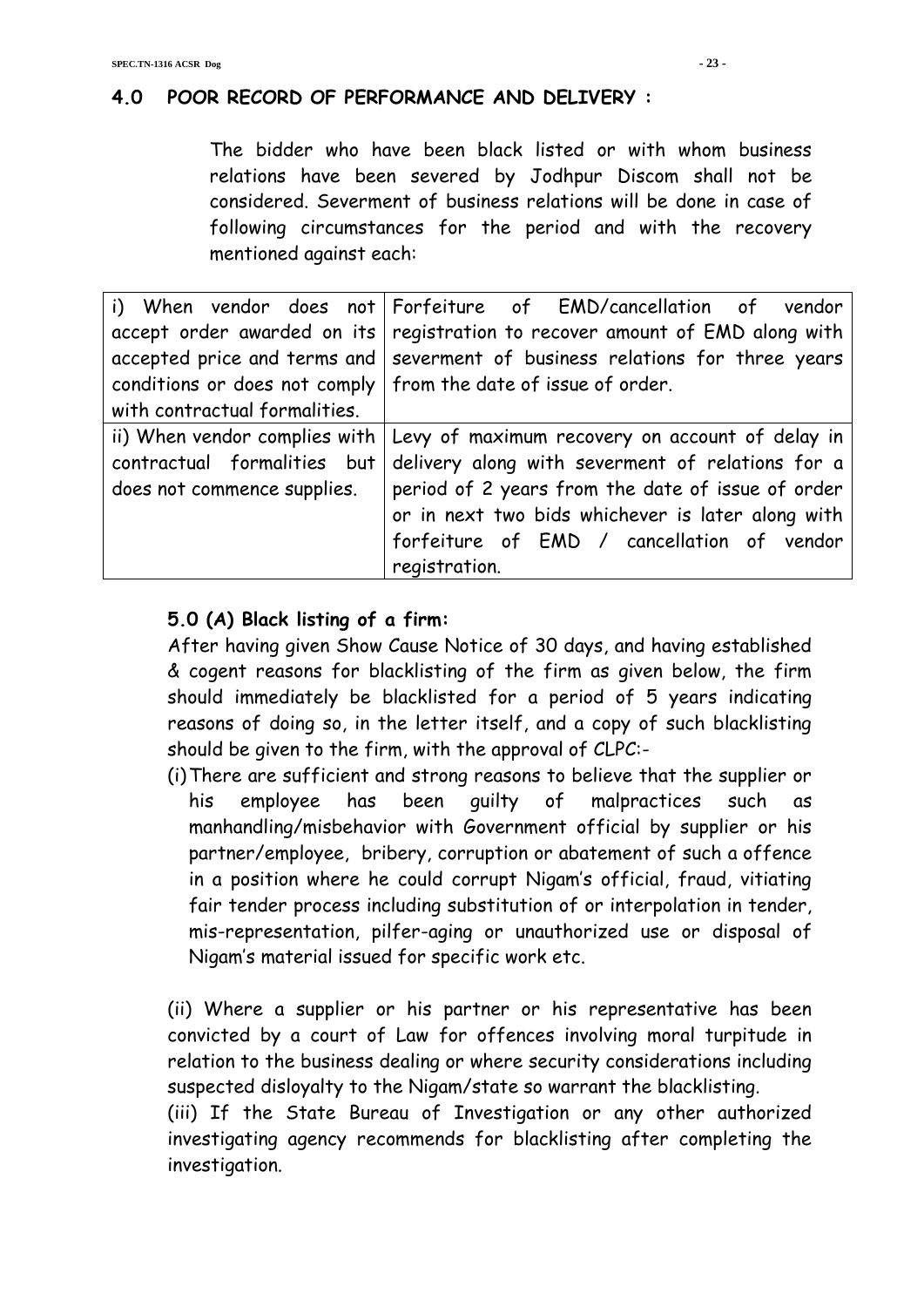**Note: - 1** If a supplier after having tendered for a supply or after negotiations gives application voluntarily vitiating the fair tendering process, it shall also tantamount to malpractice.

**Note:-2** A register containing the reasons for blacklisting the supplier as also the names of all the partner of the suppliers and the allied concerns coming within the effective influence of the blacklisted supplier will be maintained.

**Note: - 3** A register of black listed supplier will be maintained which will not only include suppliers enlisted with the Enlisting Authority but also black listed suppliers in Nigam.

**Note :-4** A Black listed supplier (i) shall not be entitled for registration in any of the Discom (ii) shall not be awarded any supply order in future in any Discom during the notified period.(iii) his registration if any shall stand cancelled immediately and his registration security /EMD/S.D. shall stand forfeited. (iv) In case of blacklisting of the firm by any one of Discom for the cogent prescribed reason(s) as stipulated above, the same shall be applicable to all the three Discoms and as a consequence of blacklisting, all the pending orders to that firm, will be cancelled in all three (3) Discoms with immediate effect. However in respect of completed/executed contract G.P. obligations as well as other liabilities shall be fulfilled by the supplier.

## **(B) Severment of Business relation:**

(a) After having given Show Cause Notice of 30 days, and having established & cogent reasons for Severment of business relation as given below, the firm should immediately be severed the business relations for a period of 2 to 3 years indicating reasons of doing so, in the letter itself, and a copy of such severment should be given to the firm, with the approval of CLPC:-

(i) The supplier continuously refuses to pay Nigam dues without showing adequate reasons and where the purchasing authority is satisfied that no reasonable dispute attracting reference to Settlement Committee or Court of Law exists for the supplier's action of non-supply.

(ii) When vendor does not accept LOI/detailed purchase order awarded on its accepted prices and terms & conditions or does not comply with the contractual formalities.

(iii) When vendor/supplier who otherwise completed contractual formalities but does not commence supplies on the date of opening of technical bid of the fresh tender/completion of schedule delivery period whichever is later.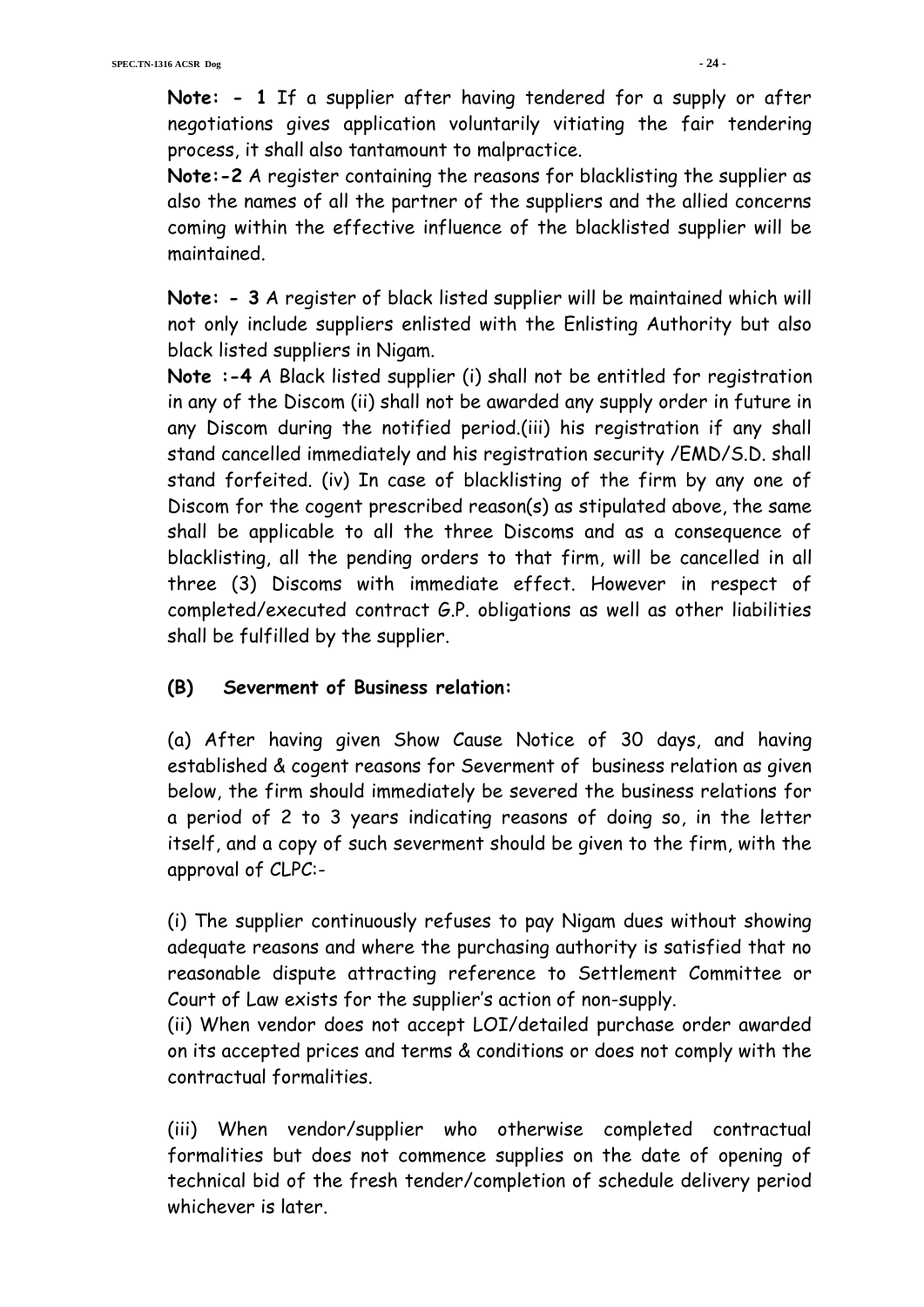**Note-1**-In case supplier does not deposit outstanding dues towards Nigam, even after completion of severment period, the period of severment will continue.

**2.** Severment done purely/ mainly on account of non-deposition of dues against the supplier/vendor/contractor could be lifted by CLPC, if the dues are deposited prior to the expiry of such severment period.

3. Severment done by one Discom for non-supply of material and /or corresponding non-recovery of dues will not be effective in other Discoms except in respect of common purchase cases of three Discom.

4.On severment of business, the EMD/SD/vendor registration security will be forfeited.

5. The orders in execution satisfactorily will not be cancelled other than the order on which severment have been done.

## **(C) DEBARMENT**

Reasons on which Debarment can be made:-

(i) The competent authority may debar the supplier on account of his performance or other disabilities, if it is no longer considered fit to remain under vendor registration as per his obligation under vendor registration.

(ii) If at any subsequent stage of inspection of firms after award of contract, it is found that firm does not have sufficient tech. staff or required/necessary technical equipments, the purchasing authority can debar the firm for one year or next tenders whichever is later. The debarment will be lifted only on re-inspection of firm's works; the defects noticed earlier are fully rectified to the satisfaction of Nigam**.** 

(iii) When contract agreement executed and supplies commenced but could supply only up to 50% of ordered quantity and scheduled delivery period expired, then the firm can be debarred for one year or next tender whichever is later in that Discom only for that particular item/rating/ capacity/size etc.

(iv) The suppliers who have been awarded contract for supply of material is not adhering to the periodic delivery schedule, the contract awarding authority reserve the right to terminate the contract and may debar the firm in participating in tender for a period of 2 to 3 years.

Note:-1. On debarment, the EMD/ SD/Vendor Registration security shall be forfeited.

Note:-. 2. If the firm is debarred in one Discom for any reasons then the same should not be applicable in other Discom subject to exception that in case of common Discoms purchases such debarment of a firm would be applicable to all three Discoms for that particular item and rating/capacity/size etc.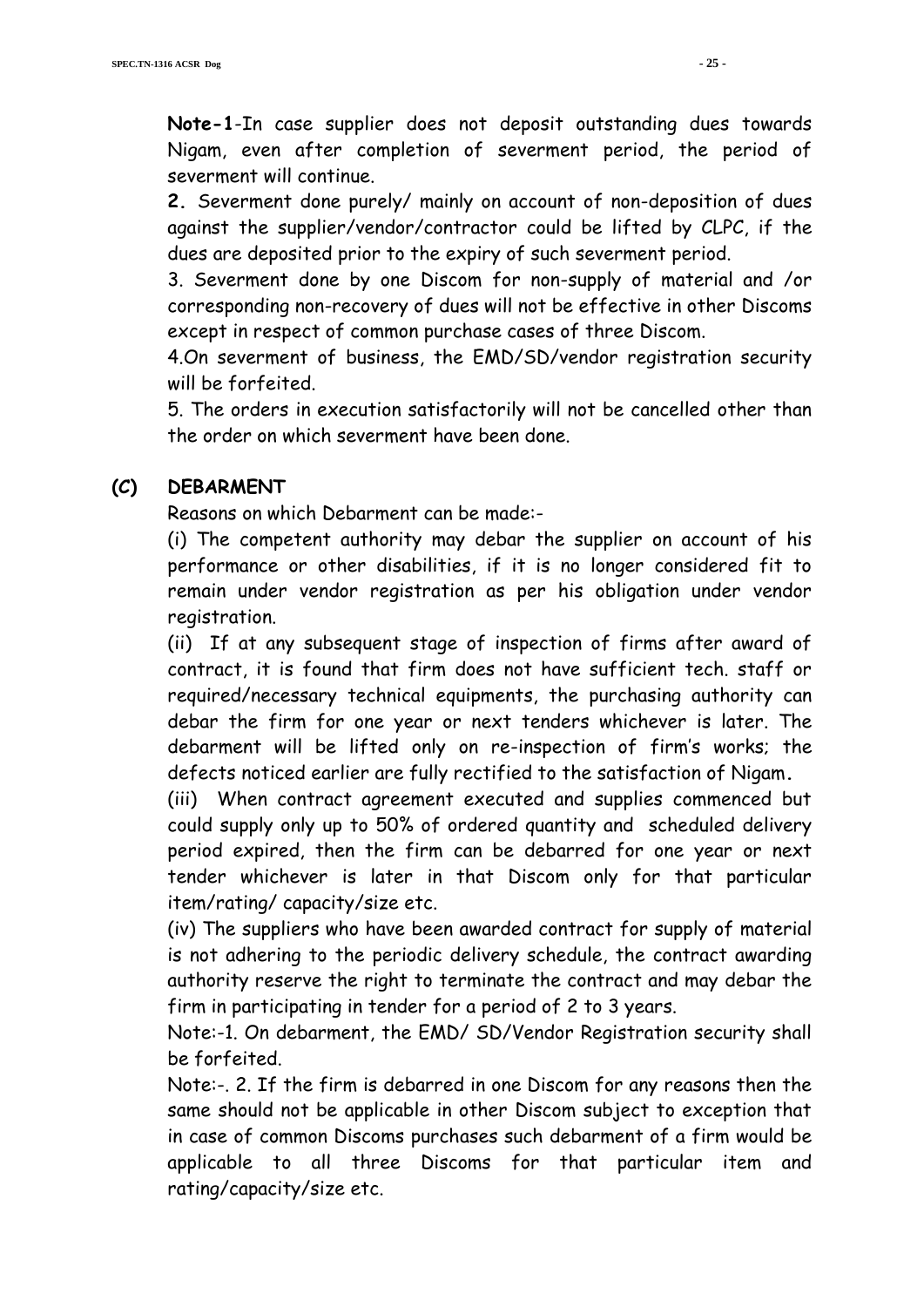# **6.0 APPEALS AND APPLICATIONS:-**

Appeal against the order of blacklisting, severment and debarment can be filed before BOD within a period of 3 months from the date of intimation. The letter of appeal will be addressed to the order placing authority. Who will process the case for placing the matter in B.O.D. with in a period 60 days. The BOD may reduce or waive the penalty, if sufficient reasons/supporting documents are furnished by the supplier.

# **GENERAL CONDITIONS : - (ALL CONDITIONS BE DULY SIGNED & SEALED)**

- I) The bidder shall clearly indicate the deviations such as `Technical Deviation & Commercial Deviations' in the prescribed proforma only. The deviations indicated elsewhere in the bid shall not be accepted.
- II) The bidder must clearly fill up each and every particular of guaranteed technical particulars annexed with Technical Specifications otherwise he will be responsible for Technical Non-responsiveness.
- III) All documents required in the prescribed format are to be furnished along with the bid itself only except an attested copy of BIS license (wherever it is required), failing which the bid will be summarily rejected.
- IV) However, a copy of BIS License may be submitted by the bidder up to the official working hours of one working day prior to the schedule / notified date of opening of price bid.

-----------------------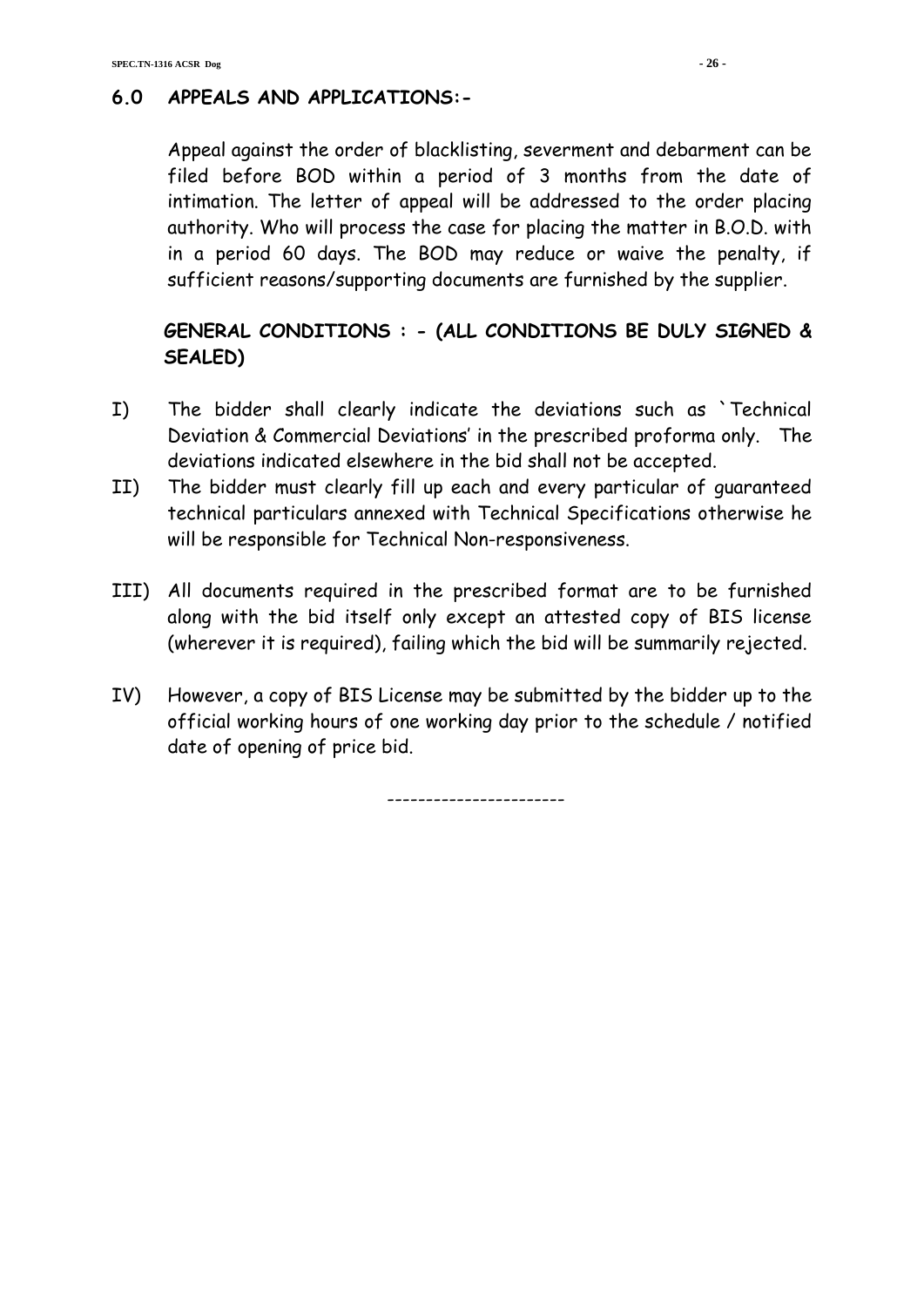#### **SCHEDULE – III B**

#### **BANK GUARANTEE IN LIEU OF FURNISHING OF TYPE TEST CERTIFICATE**

( On Rajasthan Non-Judicial Stamp Paper worth Rs. @ 0.25% of BG amount or Rs. 25,000/-, whichever is less.)

To,

The Superintending Engineer (MM&C), Jodhpur Vidyut Vitran Nigam Limited, New Power House Premises, Industrial Area, Jodhpur -342003.

Dear Sir,

 Whereas Jodhpur Vidyut Vitran Nigam Limited , Jodhpur ( hereinafter called the purchaser) has issued a bid enquiry under TN……. for procurement of ……………………………………………. ( Name of material) .

 Whereas M/s …………………………………………….. (hereinafter called the bidder ) has furnish a bid for supply of ………….. to The Superintending Engineer (MM&C), Jodhpur Vidyut Vitran Nigam Limited, Jodhpur or his Nominated officer (s) .

 Whereas in accordance with the provision of the specification of the afore said TN…….. , the bidder can deposit a bank guarantee in lieu of the requirement of furnishing the type test certificates.

 Whereas M/s ………….. ( the bidder) have requested us (Name of the Bank) to furnish the bank guarantee in lieu of the type test certificate for an amount equivalent to Rs……………… ( in words also) only.

 Under this Bank Guarantee , we (Name of the Bank) hereby undertake unconditionally and irrevocably to guarantee as primary obligator and not as Surety merely, the payment to the purchaser on his first demand without whatsoever right of objection on our part and without his first claim to the bidder in the amount not exceeding ( amount of guarantee in figures and words).

 Payment pursuant to this undertaking will be demanded by the purchaser from the Bank and will be met by the Bank without question in the case in which the bidder , on receipt of the order and / or after the acceptace of this bid, makes default in furnishing the required type test certificates. Also whether the occasion or ground has arisen for such demand the decision of The Superintending Engineer (MM&C), Jodhpur Vidyut Vitran Nigam Limited, shall be final.

 The liability of the Bank shall not at any time exceed Rs………………. ( Rupees……………).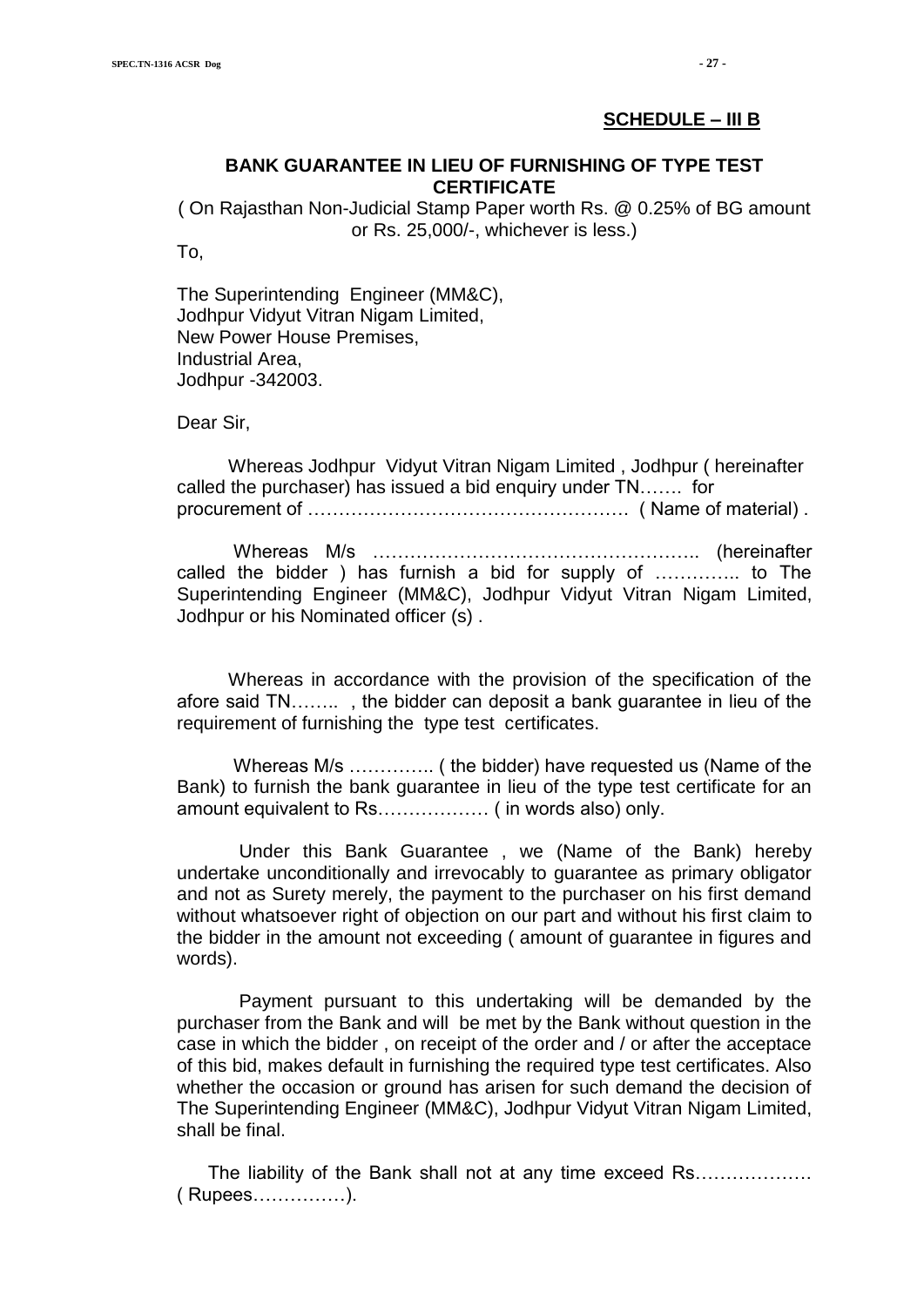The undertaking will be determined on but will not withstanding such determination, continue to be in force till the expiry of 3 months from that date.

 No indulgence or grant of time by the purchaser to the bidder without the acknowledgement of the Bank will discharge the liabilities of the Bank under this guarantee.

 The guarantee herein contained shall not be affected by any change in the constitution of the bidder.

 All disputes arising under the said guarantee between the Bank and the bidder or between the bidder and the purchaser pertaining to the guarantee shall be subject to the jurisdiction of Courts only at JODHPUR in Rajasthan.

 The bank further undertake not to revoke this guarantee during its currency except with the previous consent of the The Superintending Engineer (MM&C), Jodhpur Vidyut Vitran Nigam Limited, Jodhpur.

 Notwithstanding anything contained herein before, the Bank"s liability under this guarantee i.e restricted to Rs………………… (Rupees …………..) and the guarantee shall remain in force upto …………………. Unless demand or claim in writing is presented on the Bank within three months from that date, the bank shall be released and discharged from all liabilities thereunder. However, the validity of the bank guarantee shall be extended as and when required by the purchaser.

 IN WITNESS WHEREOF the bank has executed these presents the day …………. month……………. and year…………….

Yours faithfully,

 ( Bankers) **Executant** 

Witness:

1. 2.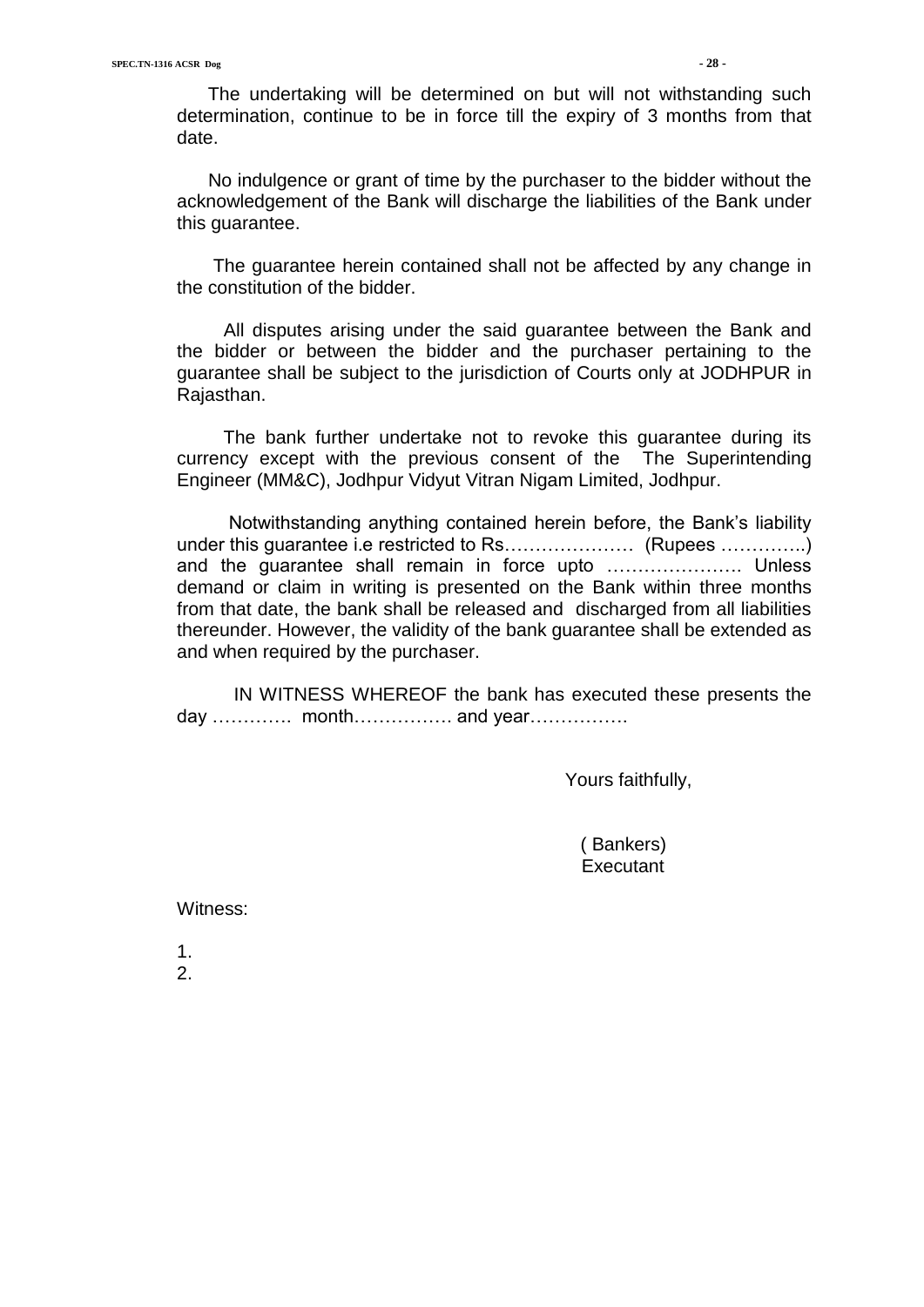#### **SCHEDULE-IV A**

#### **TN-1316**

#### **ITEM - ACSR DOG CONDUCTOR.**

#### **Must be filled in by the bidder and attached with Technical Bid**

To, The Superintending Engineer (MM&C), Jodhpur Vidyut Vitran Nigam Limited, Jodhpur.

Dear Sir,

With reference to your invitation to bid against specification No. **JdVVNL/SE(MM&C)/EIIAII/TN-1316**, we agree to supply the following quantity:

| S.<br>No. | <b>Particulars of Items</b> | <b>Bid</b><br>Quantity<br>(KMS.) | Qty.<br><b>Offered</b><br>(KMS.) | Justification of<br>quantity offered as<br>per Qualifying<br><b>Requirement</b> |
|-----------|-----------------------------|----------------------------------|----------------------------------|---------------------------------------------------------------------------------|
| 1.        |                             |                                  | 4.                               |                                                                                 |
|           | <b>ACSR Dog Conductor</b>   | <b>795 Kms</b>                   |                                  |                                                                                 |

- 1. The offer is valid for a period of 120 days from the next date of opening of Techno-Commercial Bid.
- 2. The prices are variable with base date **1 st day of one month prior to the date of opening of technical bid**.
- 3. It is noted that the quantity as mentioned in the specification are approximate and we agree to supply any quantity as per your requirement.
- 4. The delivery shall strictly be in accordance with our delivery schedule as given in Schedule – VIII of this specification. In case we fail to deliver the materials as indicated in the clause No.1.23 of GCC (Schedule-II), we are liable to pay recovery for delay in delivery as per clause No.1.24 of this Schedule-II of this specification. The material shall conform to your specification No. **JdVVNL/SE(MM&C)/EIIAII/TN-1316** and as per relevant ISS in all respect.
- 5. We confirm that we agree to all the terms & conditions as well as the technical stipulation of your specification No. **JdVVNL/SE(MM&C)/EIIAII/TN-1316**and there are no deviations other than as specified in the Schedule-III, V & VI (A & B).

 **Yours faithfully,** 

 **Signature of bidder with stamp**  *Dated* **Dated**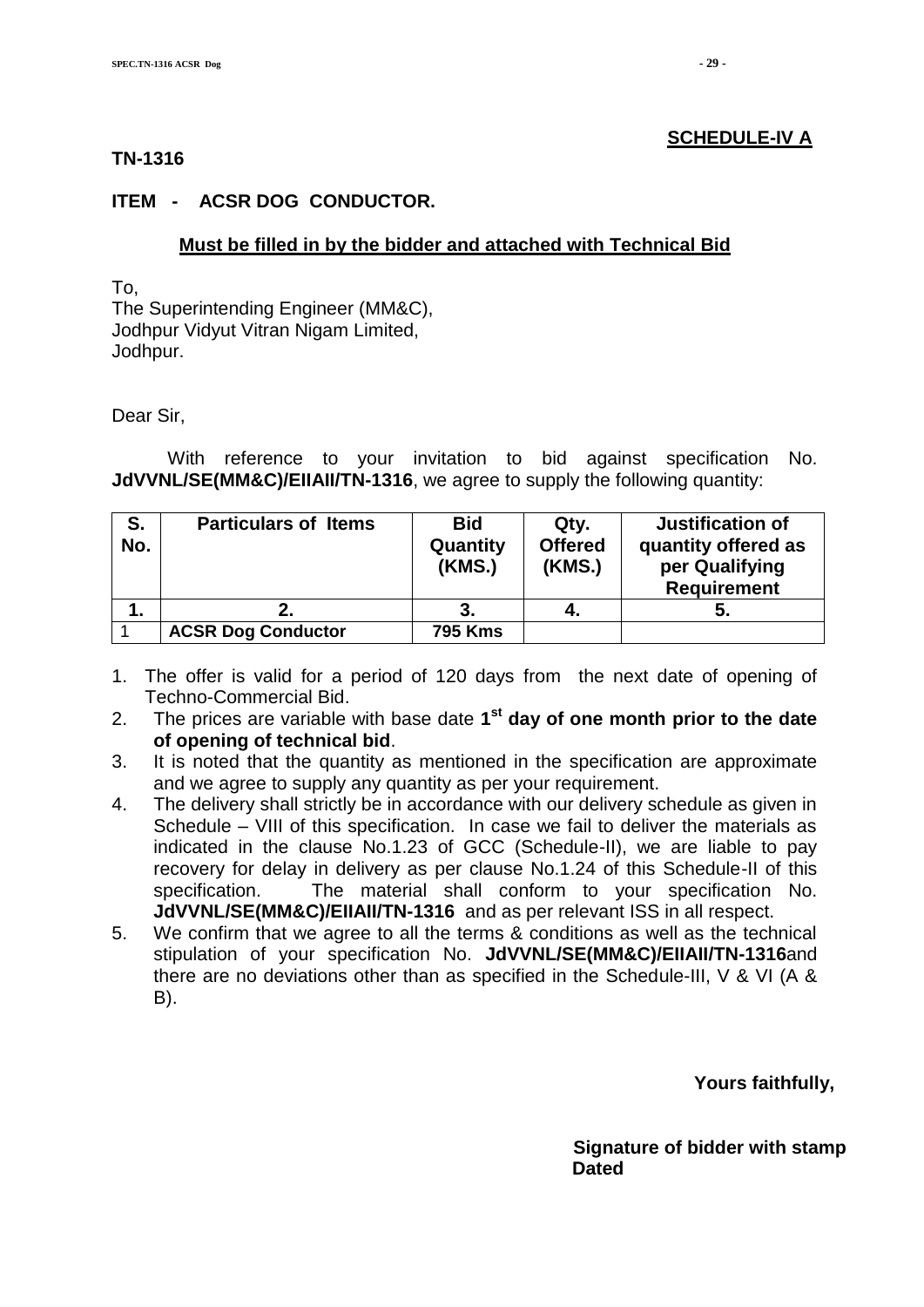# **SCHEDULE – V**



# **JODHPUR VIDYUT VITRAN NIGAM LIMITED A Govt. of Rajasthan Undertaking**

Statement of guaranteed technical particulars and other performance data for supply of ……………………………………….. (Name of material) against specification no..………………………..

S.No. Particulars of technical & other performance data guaranteed.

Certified that we agree to all the aforesaid technical particulars and other performance data except following :-

| S.No. | Particulars of technical & other | Reasons for           |
|-------|----------------------------------|-----------------------|
|       | Performance data                 | deviations/departure. |

#### **(Signature)**

Name & Designation with seal of the bidder.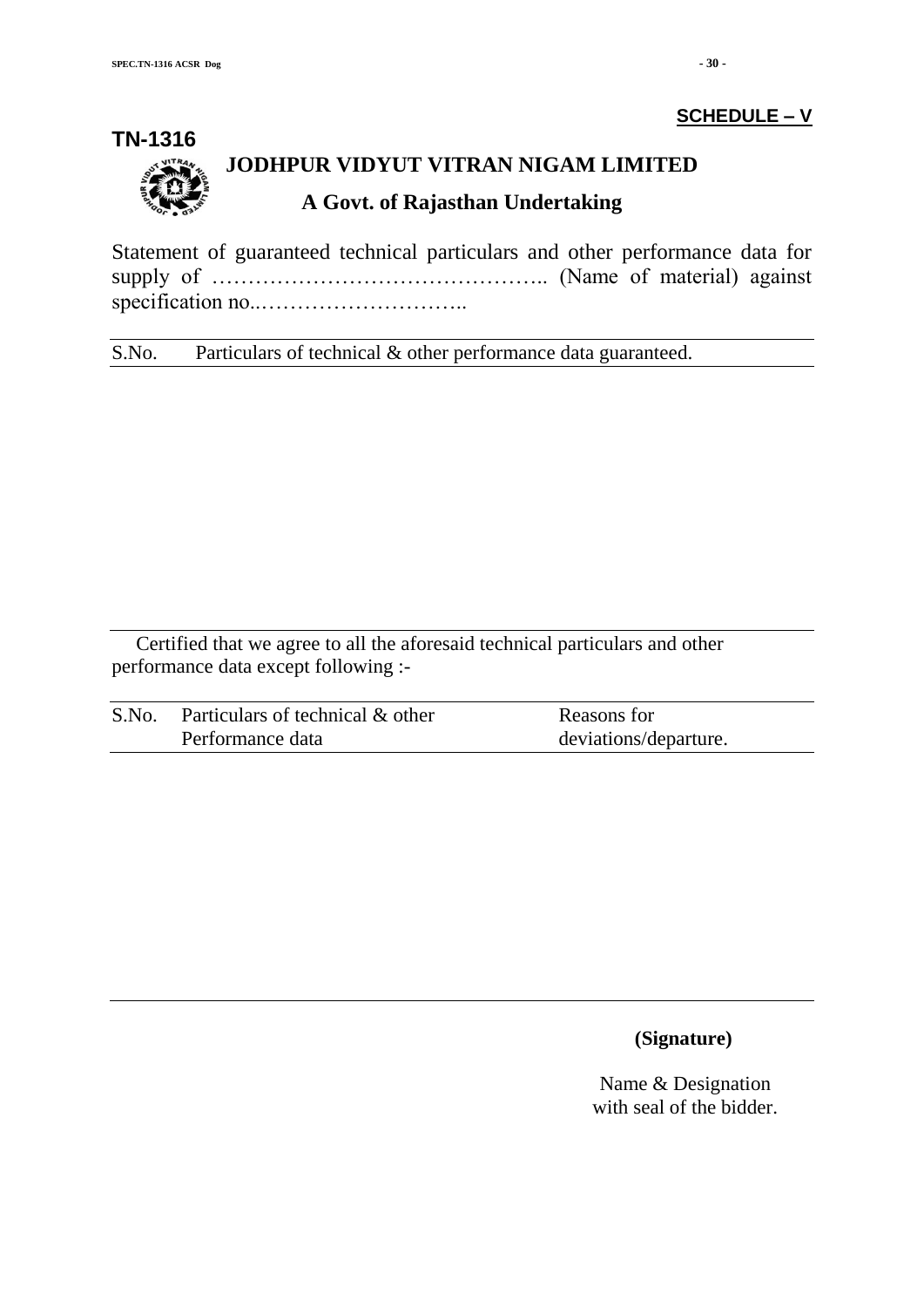#### **TN-1316**

#### **SCHEDULE-V-A**

#### **GUARANTEED TECHNICAL PARTICULARS OF ACSR DOG CONDUCTOR**

| S.NO. PARTICULARS | <b>ACSR CONDUCTOR</b><br>Dog |
|-------------------|------------------------------|
|                   |                              |

1. Manufacturer's name

 Office address Work's address

 Telephonic address **Telephone**  Fax **Telex** Name of Contact Person

- 2. Code Name
- 3. Standard according to which the conductor will be manufactured and tested.
- 4. Whether conductor offered bears BIS standard mark. If yes, furnish copy of registration certificate of Bureau of Indian Standards.
- 5. Aluminum wires used in the construction of aluminum conductors galvanized reinforced (ACSR) as per tables of IS;398(Part.2)/1996
	- a) Diameter in mm :
		- i) Nominal
		- ii) Minimum
		- iii) Maximum
	- b) Cross sectional area of nominal Diameter wire (Sq. mm.)
	- c) Mass (Kg./Km.)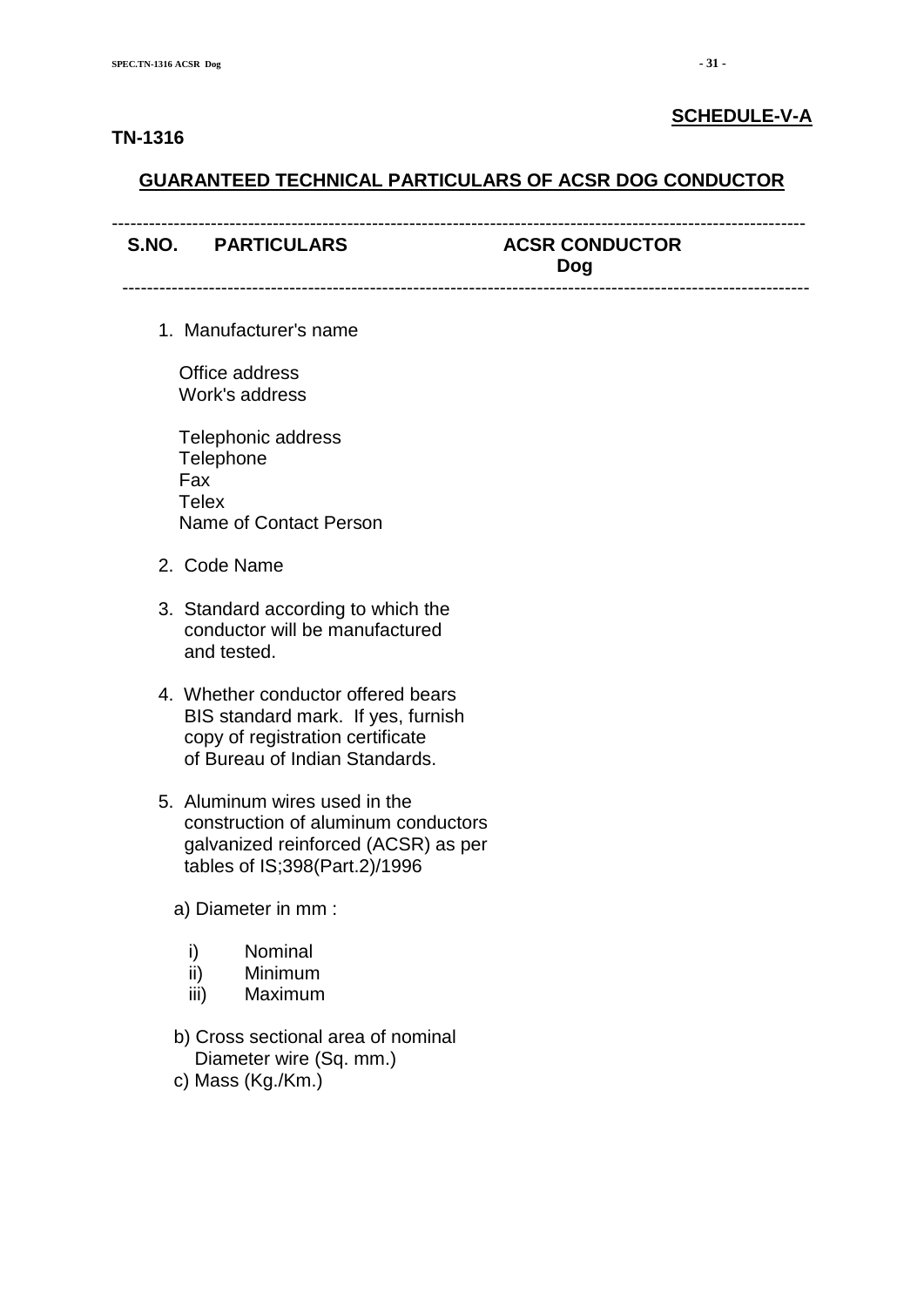#### S.NO. PARTICULARS ACSR CONDUCTOR

# **Dog**

---------------------------------------------------------------------------------------------------------------

----------------------------------------------------------------------------------------------------------------

- d) Resistance at 20 Deg. C. Maximum (Ohms./Km.)
- e) Breaking load (Min.) i) Before Stranding (KN)
	- ii) After Stranding (KN)
- 6. Steel wire used in construction of aluminum conductors, galvanized steel reinforced (ACSR) as per tables of IS:398(Pt.2)/1996
- a) Diameter :
	- i) Nominal (mm)
	- ii) Minimum (mm)
- iii) Maximum (mm)
- b) Cross sectional area of nominal diameter wire (Sq.mm.)
- c) Mass (Kg./Km.)
- d) Breaking load (Min.)
	- i) Before Stranding (KN)
	- ii) After Stranding (KN)
- 7. Aluminum conductor galvanized steel reinforced as per tables of IS:398 (Part.2)/1996 :
	- a) Nominal Al. area (Sq.mm.)
	- b) Stranding and wire dia.
		- i) Aluminum (mm)
		- ii) Steel (mm)
	- c) Sectional area of Al. sq.mm.
	- d) Total sectional area sq.mm.
	- e) Approx. overall diameter mm.
	- f) Approx. Mass (Kg./Km.).
	- g) Calculated resistance at 20 Deg. C. (Max.)(Ohms./Km.)
	- h) Approximate calculated breaking load (KN)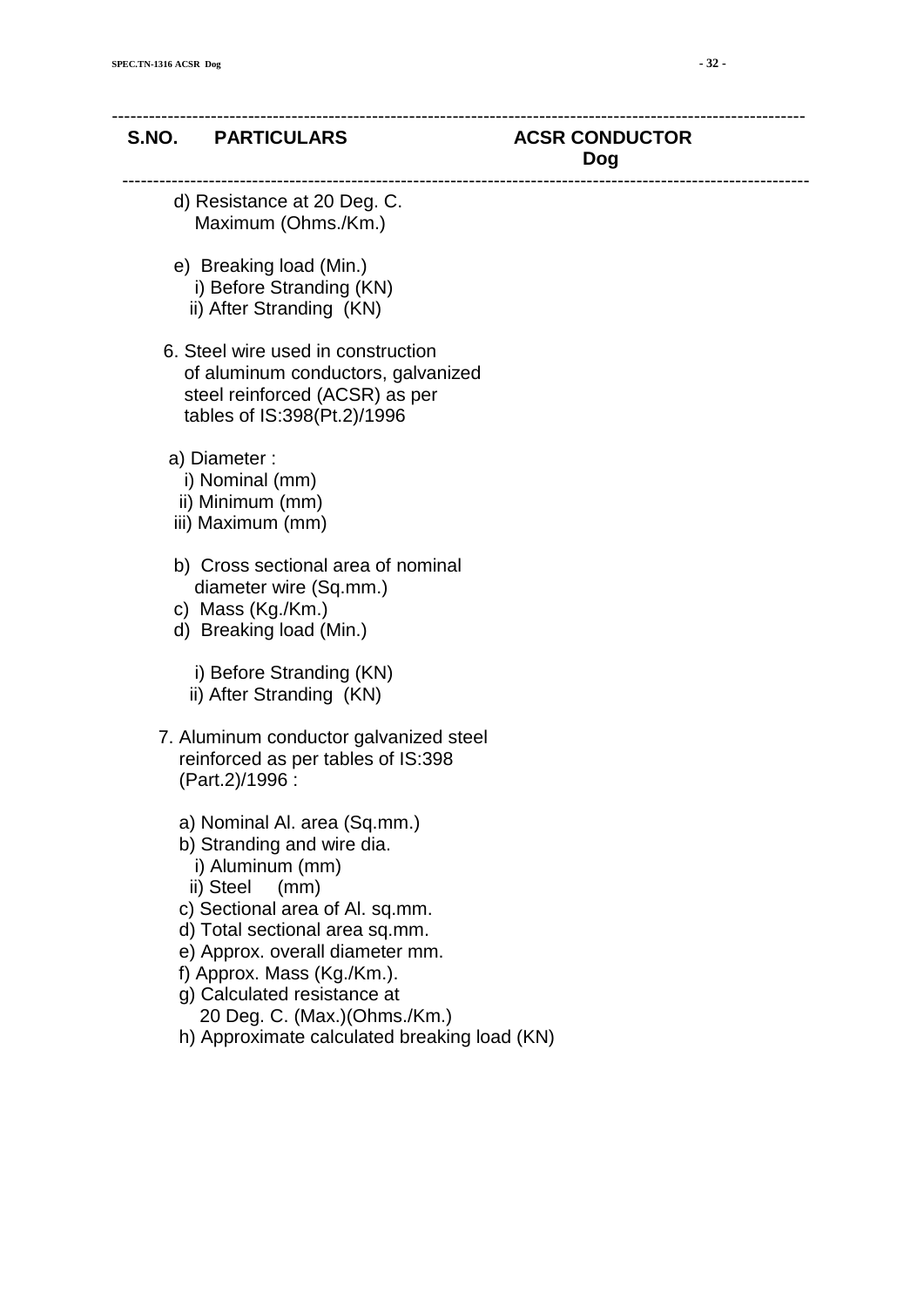#### S.NO. PARTICULARS ACSR CONDUCTOR

# **Dog**

 8. a) Zinc coating of steel wire IS:4826/ 1979 with latest amendments.

----------------------------------------------------------------------------------------------------------------

---------------------------------------------------------------------------------------------------------------

- i) No. of one minute dip.
- ii) No. of half minute dip.
- b) Minimum weight of Zinc Coating Gm./Sq. mtr.
- 9. Standard length in Meter
- 10. No. of the short lengths as per Clause No.10 of specification of Schedule-III
	- 11. Total length in one drum
	- 12. Net Mass of conductor in one drum (Kg.)
	- 13. Tare Mass of the drum with lagging (Kg.)
	- 14. Gross Weight of the drum including weight of the conductor (Kg.)
	- 15. Wooden Drums for ACSR ` Conductor :
		- i) Flange dia.
		- ii) Barrel dia.
		- iii)Traverse
	- 16. Space between outer layer of Conductor and Inner surface of the external protective lagging of the drum after winding complete quantity of conductor in drum.
	- 17. Other particulars if any.

#### **SIGNATURE**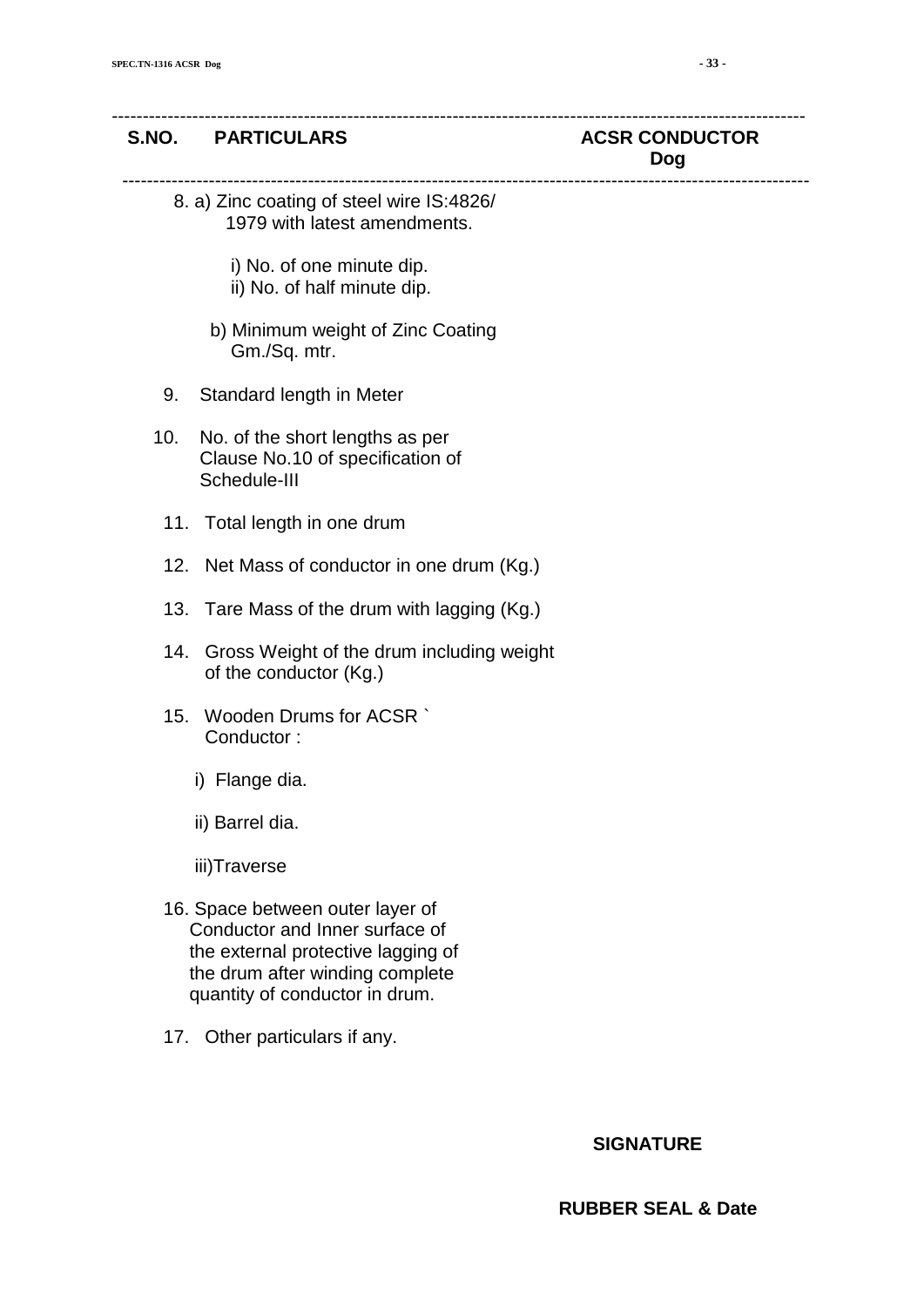**TN-1316**

#### **SCHEDULE – VI (A)**

# **JODHPUR VIDYUT VITRAN NIGAM LIMITED A Govt. of Rajasthan Undertaking DEPARTURE/DEVIATION FROM TECHNICAL SPECIFICATION**

The bidder shall state under this schedule the departure from the Purchaser's specification in respect of technical is as under:-

S.No. Main Deviations from Technical Specification.

Certified that we agree to all the technical specification of the NIT except for the deviation to the extent indicated above.

> **(Signature)** Name & Designation with seal of the bidder.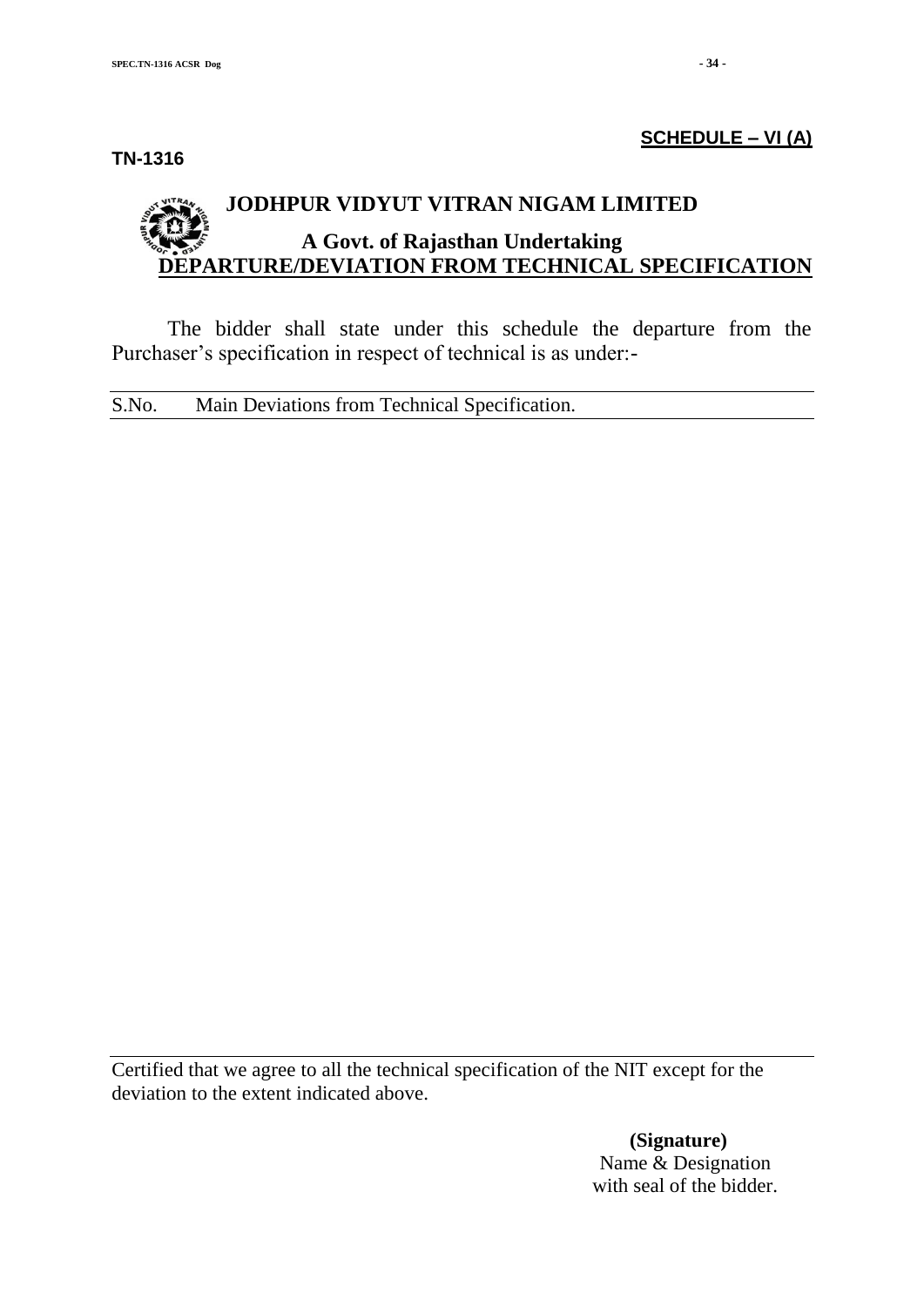

# **JODHPUR VIDYUT VITRAN NIGAM LIMITED**

# **A Govt. of Rajasthan Undertaking**

# **DEPARTURE FROM COMMERCIAL TERMS & CONDITIONS OF THE SPECIFICATION**

The bidder shall state under this schedule the departure from the Purchaser's specification in respect of Commercial terms & conditions:-

S.No. Main Deviations from Specification.

Certified that we agree to all the commercial terms & conditions as laid down in General Conditions of Contract to the specification except for the deviation to the extent indicated above.

> **(Signature)** Name & Designation with seal of the bidder.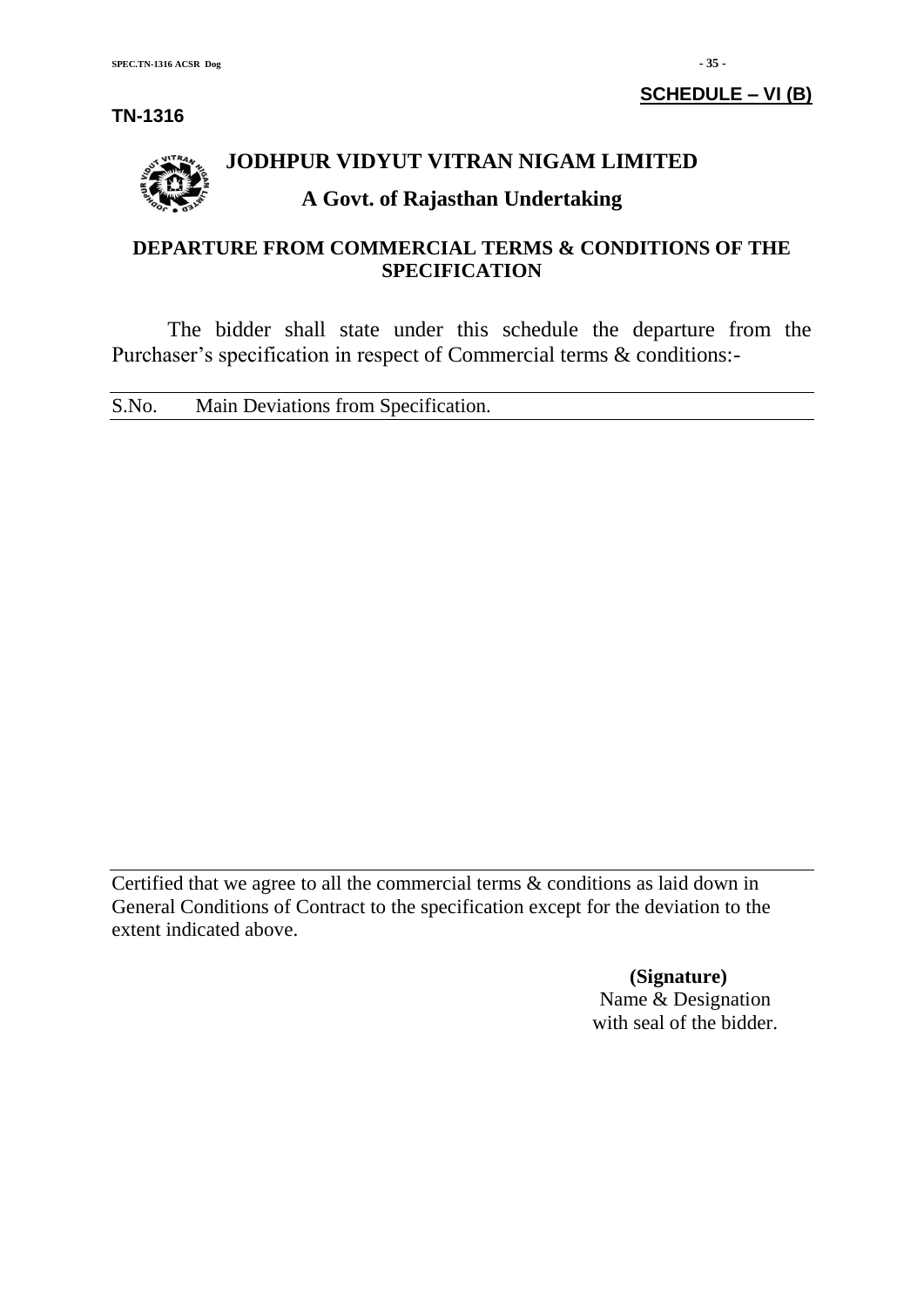

# **JODHPUR VIDYUT VITRAN NIGAM LIMITED**

**A Govt. of Rajasthan Undertaking**

## **LIST OF PAST SUPPLIES**

The bidder shall state under this schedule whether material and equipments, similar to those offered in the tender have been previously supplied by him. A list shall be given of such orders executed by him together with information regarding the names of purchasing organizations, quantities supplied and when the supplies were effected. This list should be in form given below:-

| S.No. Detailed particulars Qty in<br>of items supplied | Km. | & Date | Order No. Name & details<br>of purchasing authority Completion | Date of |
|--------------------------------------------------------|-----|--------|----------------------------------------------------------------|---------|
|                                                        |     |        |                                                                |         |

| If executed partially<br>to be mentioned<br>$Q$ ty. in $Km$ ) | whether still<br>to be executed | Delivery<br>stipulated in<br>order | Remarks |
|---------------------------------------------------------------|---------------------------------|------------------------------------|---------|
|                                                               |                                 |                                    |         |

**Note:** Separate schedules are to be furnished by the bidder for past supply to the JdVVNL, Jodhpur other State Electricity Boards and other Departments /Organizations.

> **(Signature)** Name & Designation with seal of the bidder.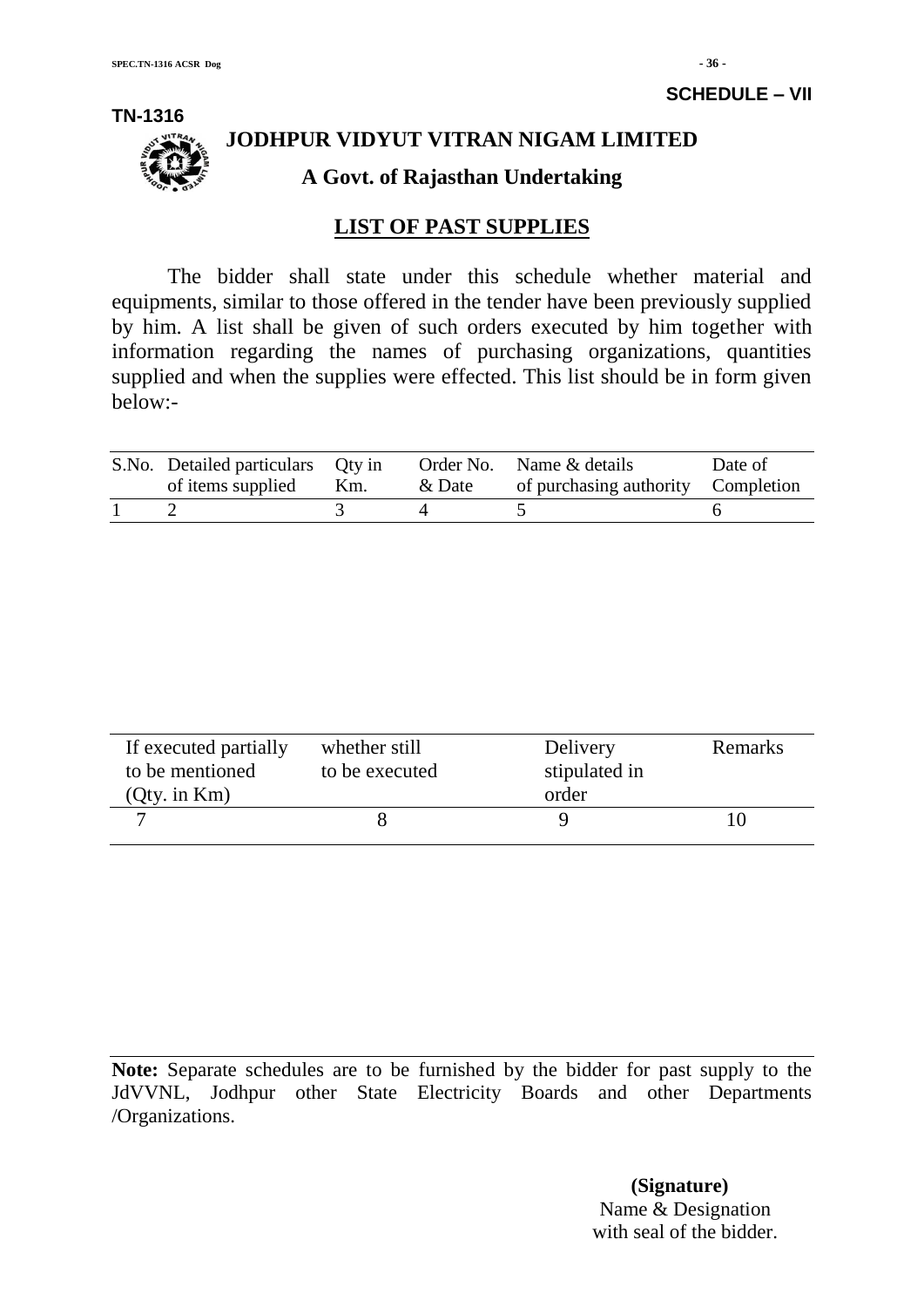#### **TN-1316**

#### **TO WHOMSOEVER IT MAY CONCERN**

|      |                                                                                                                                                                                                      | <b>This</b>               | is                          | to                  | certify | (Complete with | that                 | address)               | M/s.<br>have         |      |
|------|------------------------------------------------------------------------------------------------------------------------------------------------------------------------------------------------------|---------------------------|-----------------------------|---------------------|---------|----------------|----------------------|------------------------|----------------------|------|
|      | manufactured and supplied the goods / equipments / material during the following<br>financial year(s) to the Electrical Utilities / Government Departments / Discoms/<br>SEBs as detailed out below: |                           |                             |                     |         |                |                      |                        |                      |      |
| S.No | <b>Financial</b>                                                                                                                                                                                     | <b>Detailed</b>           | <b>Name and</b>             | Order No.           | Unit    |                | <b>Ordered</b>       | <b>Actual Supplied</b> |                      | Rem  |
|      | year in                                                                                                                                                                                              | <b>Particulars</b>        | <i>particulars</i>          | & date              |         |                |                      | up to                  |                      | arks |
|      | which<br>material                                                                                                                                                                                    | of item $(s)$<br>supplied | <sub>of</sub><br>purchasing | against<br>which    |         | Quanti<br>ty   | <b>Value</b><br>(Rs) | Quantity               | <b>Value</b><br>(Rs) |      |
|      | supplied                                                                                                                                                                                             |                           | authority                   | item(s)<br>supplied |         |                |                      |                        |                      |      |
|      | $\mathbf{2}$                                                                                                                                                                                         | 3                         | 4                           | 5                   | 6       | 7              | 8                    | 9                      | 10                   | 11   |
|      |                                                                                                                                                                                                      |                           |                             |                     |         |                |                      |                        |                      |      |
|      |                                                                                                                                                                                                      |                           |                             |                     |         |                |                      |                        |                      |      |
|      |                                                                                                                                                                                                      |                           |                             |                     |         |                |                      |                        |                      |      |

**Signature** With Seal of the Bidder

> Signature of C.A Name & Designation Name : Address:

Date\_\_\_\_\_\_\_\_\_\_\_\_\_ Place\_\_\_\_\_\_\_\_\_\_\_\_\_

Membership No:

The above particulars are true and correct based on explanations, records and books of accounts produced before us. Further the above certificate issued on the request of the company.

CA Firm (\_\_\_\_\_\_\_\_\_\_\_\_\_\_\_\_\_\_\_\_)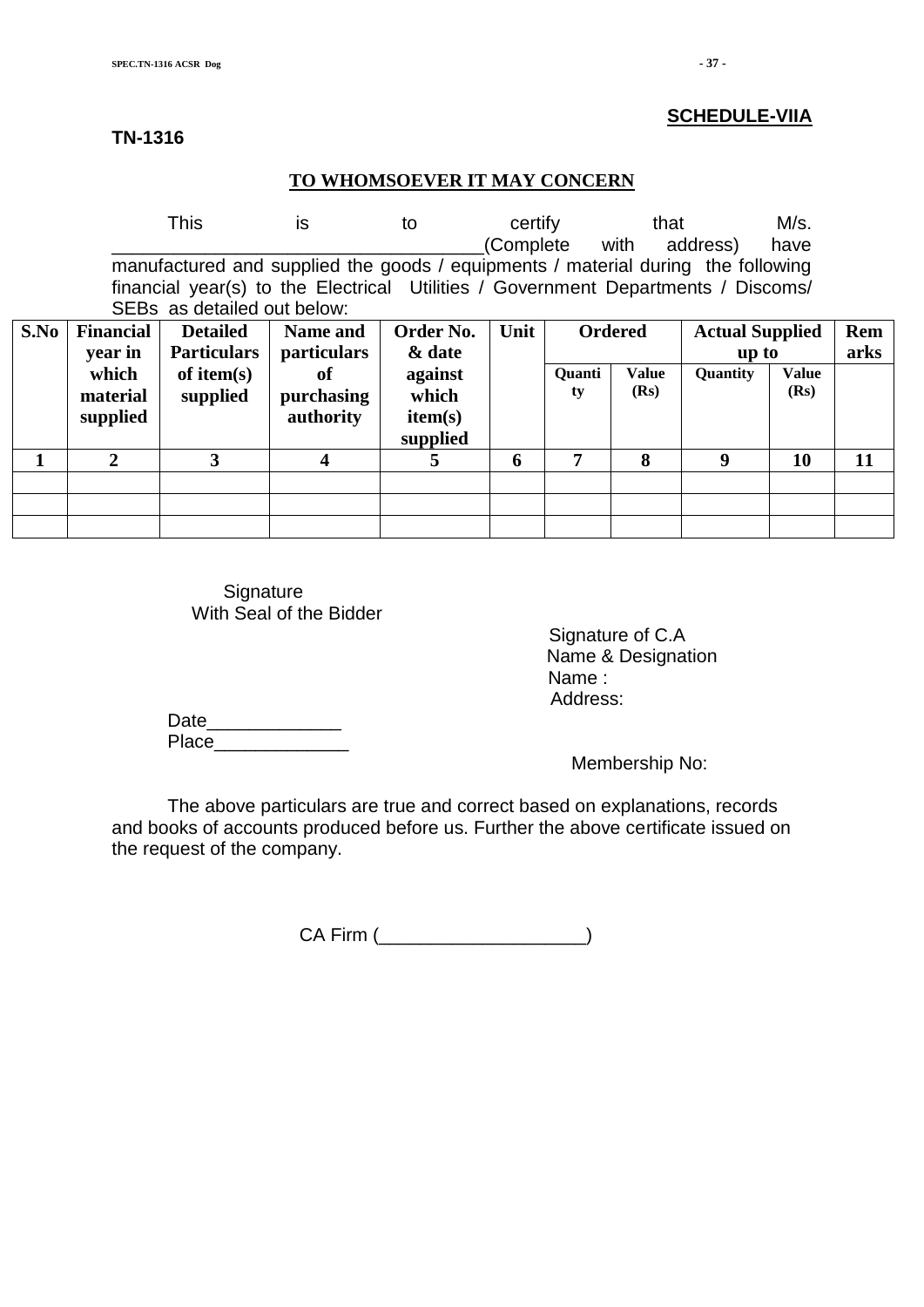### **TN-1316**

# **JODHPUR VIDYUT VITRAN NIGAM LIMITED**

#### **DELIVERY SCHEDULE**

#### **PART – A**

The delivery Schedule of the material by the Purchaser Officer is as mentioned hereunder:-

| S.<br><b>No</b> | <b>Particular Of Material</b>                                       | <b>Commencement</b><br><b>Period</b>                 | <b>Rate of Supply</b><br>per Month | <b>Period for</b><br><b>Completion</b><br>of delivery of<br><b>Entire</b><br>material |
|-----------------|---------------------------------------------------------------------|------------------------------------------------------|------------------------------------|---------------------------------------------------------------------------------------|
| $\mathbf{1}$ .  | ACSR Dog Conductor<br>Specification<br>per<br>as<br>against TN-1316 | After 30 Days<br>from the date of<br>receipt of P.O. | At equal<br>monthly<br>installment | 09(Nine)<br><b>Months</b><br>thereafter                                               |

**Note –** In case ordered quantity is different than quoted quantity, then monthly delivery shall be adjusted proportionately. **Tenders in which monthly delivery schedule as above is not indicated, shall be considered as NON-RESPONSIVE.**

#### **PART - B**

In case bidder deviates from the delivery schedule mentioned by the purchaser in Part-A, then the delivery Schedule of the material by the bidder shall be indicated / mentioned as under:-

| S.<br><b>No</b> | <b>Particular Of Material</b> | <b>Commencement</b><br><b>Period</b> | <b>Rate Of</b><br><b>Supply per</b><br><b>Month</b> | <b>Period for Completion</b><br>of delivery of Entire<br>material |
|-----------------|-------------------------------|--------------------------------------|-----------------------------------------------------|-------------------------------------------------------------------|
|                 |                               |                                      |                                                     |                                                                   |

 **Note**: (i) During the commencement period, the process of model assembly and submission of B.O.M. for approval shall be got completed.

ii)During the commencement period the contractual formalities shall be got completed.

> **Signature Name & Designation With Seal of the Bidder**